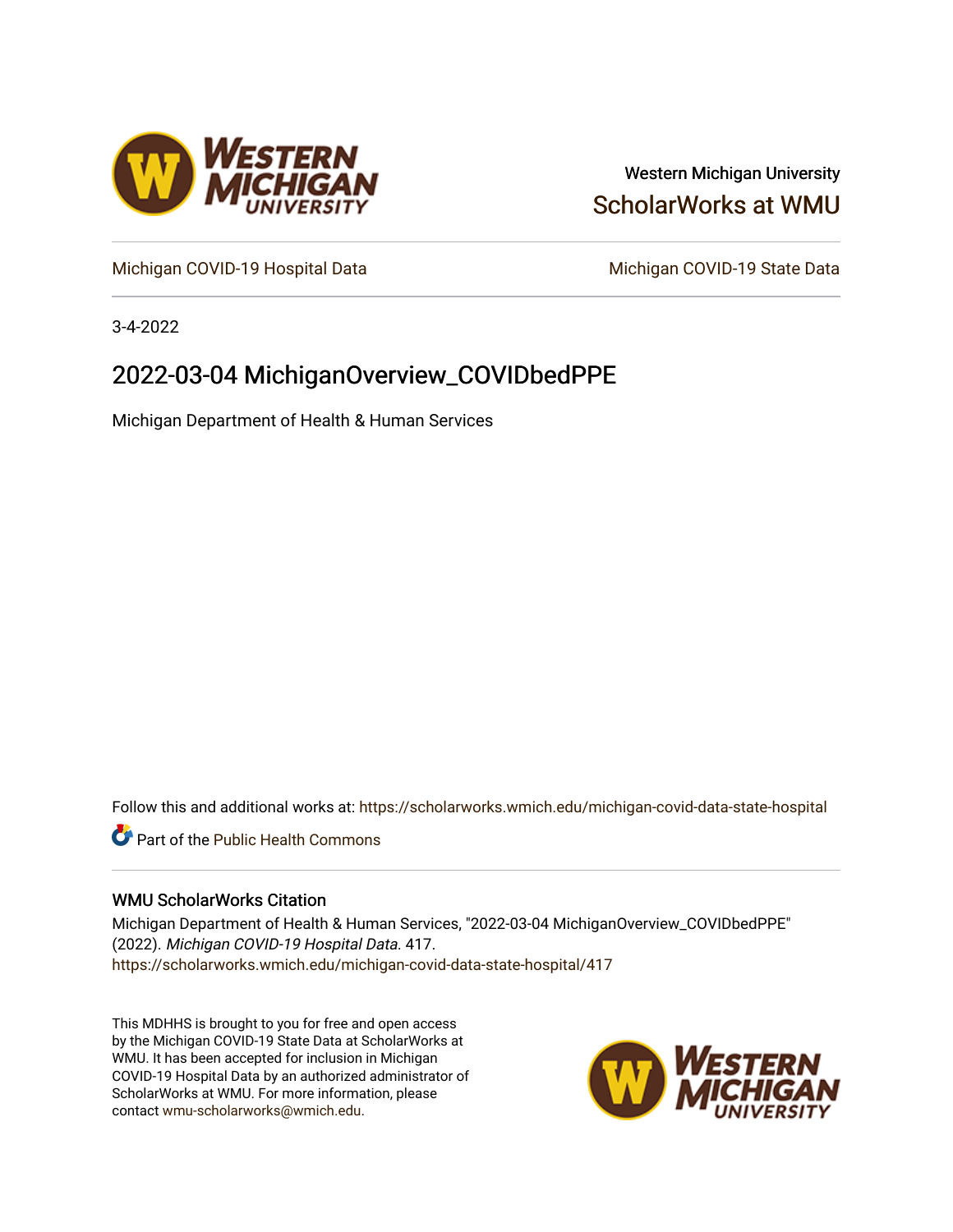# Statewide Available PPE and Bed Tracking

**Note:** Data on this page is updated Monday, Wednesday & Friday.

| Statewide Hospital Capacity Report COVID-19 3/4/2022* |                                    |                                                    |                                                 |                                                        |                                                             |                                                                  |                                                     |                                                            |                 |                                    |
|-------------------------------------------------------|------------------------------------|----------------------------------------------------|-------------------------------------------------|--------------------------------------------------------|-------------------------------------------------------------|------------------------------------------------------------------|-----------------------------------------------------|------------------------------------------------------------|-----------------|------------------------------------|
| <b>Region</b>                                         | <b>All Hospital</b><br><b>Beds</b> | <b>All Adult</b><br><b>Hospital</b><br><b>Beds</b> | <b>All Hospital</b><br>Inpatient<br><b>Beds</b> | All Hospital<br>Inpatient<br><b>Bed</b><br>∣Occupancy∣ | <b>Adult</b><br><b>Hospital</b><br>Inpatient<br><b>Beds</b> | <b>Adult Hosp</b><br>Inpatient<br><b>Bed</b><br><b>Occupancy</b> | All<br>Inpatient<br><b>Pediatric</b><br><b>Beds</b> | <b>Pediatric</b><br>Inpatient<br><b>Bed</b><br>∣Occupancy⊺ | <b>ICU Beds</b> | <b>ICU Bed</b><br><b>Occupancy</b> |
| Region 1                                              | 1812                               | 1684                                               | 1480                                            | 1155                                                   | 1380                                                        | 1080                                                             | 73                                                  | 41                                                         | 197             | 159                                |
| Region 2N                                             | 6400                               | 6090                                               | 5616                                            | 4487                                                   | 5303                                                        | 4239                                                             | 110                                                 | 55                                                         | 603             | 449                                |
| <b>Region 2S</b>                                      | 7992                               | 7124                                               | 6885                                            | 5770                                                   | 6012                                                        | 5029                                                             | 502                                                 | 380                                                        | 981             | 782                                |
| Region 3                                              | 2894                               | 2785                                               | 2532                                            | 2073                                                   | 2383                                                        | 1984                                                             | 54                                                  | 24                                                         | 389             | 308                                |
| Region 5                                              | 1745                               | 1672                                               | 1346                                            | 1010                                                   | 1310                                                        | 981                                                              | 36                                                  | 29                                                         | 183             | 115                                |
| Region 6                                              | 3277                               | 2685                                               | 2828                                            | 2341                                                   | 2430                                                        | 1987                                                             | 251                                                 | 211                                                        | 408             | 345                                |
| Region 7                                              | 944                                | 893                                                | 804                                             | 593                                                    | 762                                                         | 575                                                              | 20                                                  | 9                                                          | 162             | 120                                |
| Region 8                                              | 752                                | 734                                                | 543                                             | 314                                                    | 521                                                         | 305                                                              | $\overline{0}$                                      | 0                                                          | 81              | 48                                 |
| <b>Totals</b>                                         | 25816                              | 23667                                              | 22034                                           | 17743                                                  | 20101                                                       | 16180                                                            | 1046                                                | 749                                                        | 3004            | 2326                               |

\*Data is preliminary and subject to change.

#### COVID-19 Metrics 3/4/2022

| <b>HCC Region</b>                                    | <b>Region 1</b> |     | Region 2N Region 2S | <b>Region 3</b> | <b>Region 5</b> | <b>Region 6</b> | <b>Region 7</b> | <b>Region 8</b> | <b>Totals</b> |
|------------------------------------------------------|-----------------|-----|---------------------|-----------------|-----------------|-----------------|-----------------|-----------------|---------------|
| <b>Total Adult Suspected /Confirmed</b>              | 83              | 162 | 273                 | 99              | 89              | 166             | 47              | 20              | 939           |
| <b>Adult Confirmed-Positive COVID</b>                | 78              | 140 | 244                 | 91              | 82              | 163             | 47              | 20              | 865           |
| <b>Hospitalized Peds Confirmed</b><br>/Suspected     | 5               | 5   | 11                  |                 | 5               | 6               | $\mathbf 0$     | 0               | 33            |
| <b>Hospitalized Ped Confirmed-</b><br>Positive       | 3               | C   | 10                  |                 | 5               | 6               | $\overline{0}$  | 0               | 27            |
| Hospitalized and Ventilated COVID                    | 5               | 10  | 40                  | 14              | 5               | 23              | 6               |                 | 104           |
| <b>Adult ICU Confirmed/Suspected</b><br><b>COVID</b> | 15              | 29  | 71                  | 27              | 17              | 32              | 16              | 5               | 212           |
| <b>ICU Adult Confirmed-Positive</b><br><b>COVID</b>  | 15              | 25  | 71                  | 25              | 17              | 31              | 16              | 5               | 205           |
| <b>Prev Day COVID Related ED Visits</b>              | 87              | 216 | 270                 | 126             | 107             | 70              | 46              | 61              | 983           |

**Changes have recently been made to the clinical variables shared on the MDHHS website. These changes were made to align with the new reporting requirements from the federal government. To better accommodate all users of this data, MDHHS is expanding the data provided from the previous clinical variables section to the information described in the new clinical variables section. Data users should carefully consider which variables meet their current or ongoing needs for information.**

#### **Previous Clinical Variables:**

**# of ED Discharges -** The number of patients discharged home (or equivalent) from ED with suspected or confirmed COVID-19 in past 24 hours. INCLUDE hospital urgent care and ED drive through.

**# in Critical Care -** The CURRENT number of patients in critical care units with suspected or confirmed COVID-19. INCLUDE non-critical care areas being used for surge critical care. DO NOT INCLUDE ED boarding/overflow (patients currently admitted and awaiting bed).

**# on Ventilators -** The CURRENT number of patients receiving mechanical ventilation with suspected or confirmed COVID-19. DO NOT INCLUDE ED boarding/overflow (patients currently admitted and awaiting bed) and surge critical care areas.

**# of Inpatients -** The total number of positive tests for COVID-19 among admitted patients.

#### **New Clinical Variables:**

**Previous Day's COVID-19-related ED Visits** ( Enter the total number of ED visits who were seen on the previous calendar day who had a visit related to COVID-19 (meets suspected or confirmed definition or presents for COVID diagnostic testing - do not count patients who present for pre-procedure screening).)

**Total ICU adult suspected or confirmed positive COVID patients** (Patients currently hospitalized in an adult ICU bed who have suspected or laboratory-confirmed COVID-19.)

**Hospitalized ICU adult confirmed-positive COVID patients** (same as above, laboratory confirmed only)

**Hospitalized and ventilated COVID patients** (Patients currently hospitalized in an adult, pediatric or neonatal inpatient bed who have suspected or laboratory-confirmed COVID-19 and are on a mechanical ventilator (as defined in 7 above).)

**Total hospitalized adult suspected or confirmed positive COVID patients** (Patients currently hospitalized in an adult inpatient bed who have laboratory-confirmed or suspected COVID-19. Include those in observation beds.)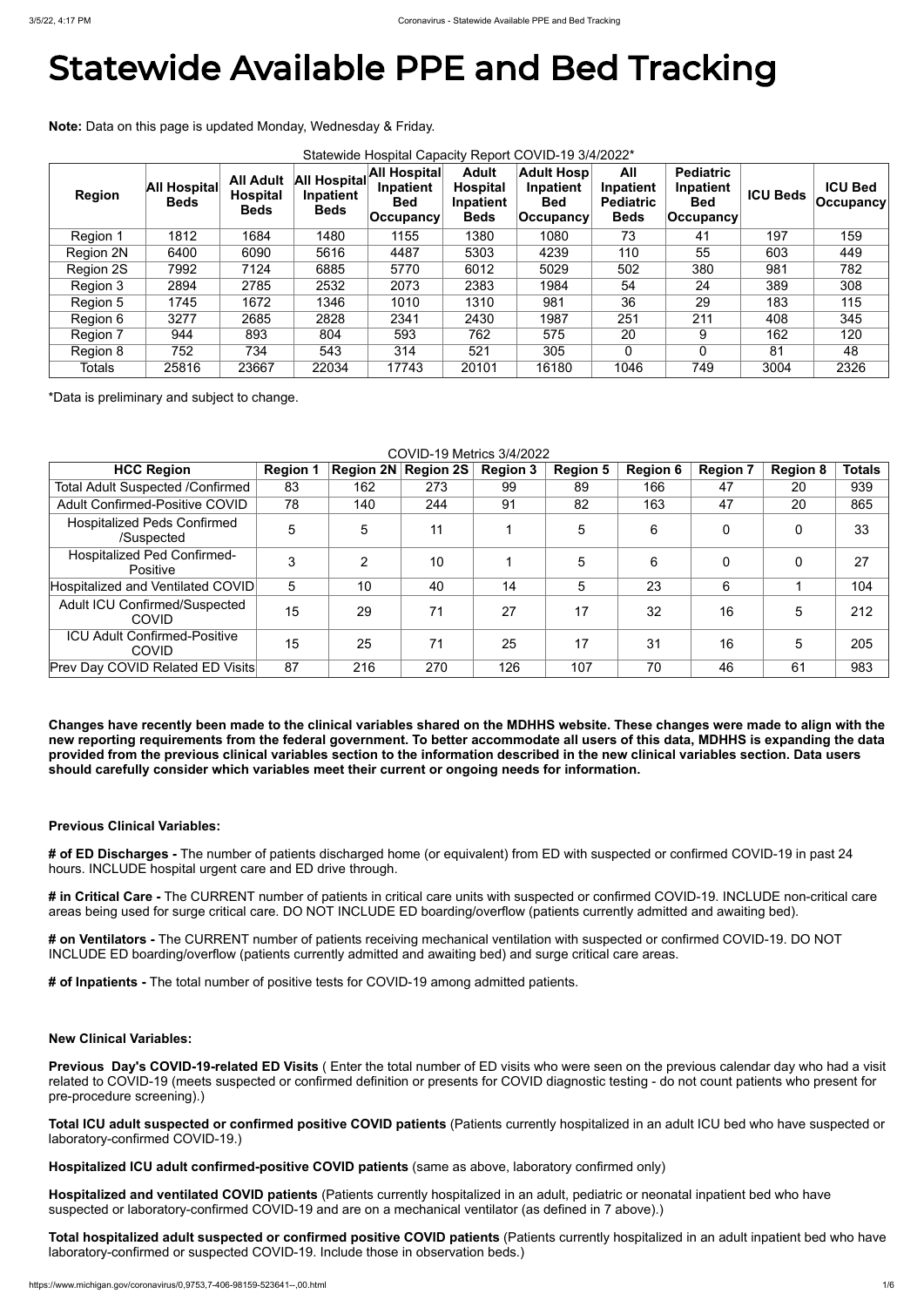**Hospitalized adult confirmed-positive COVID patients** (same as above, laboratory confirmed only)

**Total hospitalized pediatric suspected or confirmed positive COVID patients** (Patients currently hospitalized in a pediatric inpatient bed, including NICU, newborn, and nursery, who are suspected or laboratory-confirmed-positive for COVID-19. Include those in observation beds.)

**Hospitalized pediatric confirmed-positive COVID patients** (Patients currently hospitalized in a pediatric inpatient bed, including NICU, newborn, and nursery, who have laboratory-confirmed COVID-19. Include those in observation beds.)

Statewide Hospital Available PPE Tracking for COVID-19 3/2/2022\*\*

| <b>Region</b> | N95 Masks<br>(Unable to<br>obtain or<br>less than 3<br>day<br>supply) | <b>Surgical</b><br>Masks<br>(Unable to<br>obtain or<br>less than 3<br>day<br>supply) | <b>Eye</b><br><b>Protection</b><br>(Unable to<br>obtain or<br>less than 3<br>day supply) | Gowns<br>(Unable to<br>obtain or<br>$\left \text{less than }3\right $<br>day<br>supply) | Exam<br><b>Gloves</b><br>(Unable to<br>obtain or<br>lless than 3 less than 7 less than 7<br>day<br>supply) | Exam<br><b>Gloves</b><br>(Duration<br>days) | Eye<br><b>Protection</b><br>(Duration<br>days) | N95 Masks<br>(Duration<br>less than 7<br>days) | Single-Use<br>Gown<br>(Duration<br>days) | <b>Surgical</b><br><b>Masks</b><br>(Duration<br>lless than 7 less than 7<br>days) |
|---------------|-----------------------------------------------------------------------|--------------------------------------------------------------------------------------|------------------------------------------------------------------------------------------|-----------------------------------------------------------------------------------------|------------------------------------------------------------------------------------------------------------|---------------------------------------------|------------------------------------------------|------------------------------------------------|------------------------------------------|-----------------------------------------------------------------------------------|
| Region 1      | 0                                                                     |                                                                                      | 0                                                                                        |                                                                                         |                                                                                                            | $\Omega$                                    | $\overline{0}$                                 |                                                | 0                                        | $\mathbf{0}$                                                                      |
| Region 2N     | $\overline{2}$                                                        |                                                                                      |                                                                                          | 2                                                                                       |                                                                                                            | 3                                           | $\overline{2}$                                 | 3                                              | 2                                        | 2                                                                                 |
| Region 2S     |                                                                       | 0                                                                                    | 0                                                                                        | $\mathbf 0$                                                                             |                                                                                                            |                                             | $\overline{2}$                                 | $\overline{2}$                                 | 4                                        | 3                                                                                 |
| Region 3      |                                                                       |                                                                                      | 0                                                                                        |                                                                                         |                                                                                                            | 2                                           |                                                | $\overline{0}$                                 |                                          | $\Omega$                                                                          |
| Region 5      |                                                                       | $\overline{0}$                                                                       | 0                                                                                        | $\mathbf 0$                                                                             |                                                                                                            |                                             |                                                | $\overline{0}$                                 |                                          |                                                                                   |
| Region 6      | 0                                                                     | $\mathbf 0$                                                                          | 0                                                                                        | $\mathbf 0$                                                                             |                                                                                                            | 2                                           | 3                                              | $\overline{2}$                                 | 3                                        | 3                                                                                 |
| Region 7      | 0                                                                     | $\overline{0}$                                                                       | 0                                                                                        | $\mathbf 0$                                                                             |                                                                                                            | 0                                           |                                                | 0                                              |                                          | $\overline{0}$                                                                    |
| Region 8      | 0                                                                     | $\overline{0}$                                                                       | $\overline{0}$                                                                           | $\mathbf 0$                                                                             |                                                                                                            | $\overline{0}$                              |                                                | 0                                              | 0                                        | $\mathbf 0$                                                                       |
| <b>Totals</b> | 5                                                                     | 2                                                                                    |                                                                                          | 4                                                                                       |                                                                                                            | 9                                           | 8                                              | 8                                              | 10                                       | 9                                                                                 |

\*\*Data is preliminary and subject to change.

- Data is self-reported by hospitals daily to the EM Resource System per **[MDHHS Director Robert Gordon's Emergency Order](https://www.michigan.gov/documents/coronavirus/MDHHS_epidemic_reporting_order_and_instructions_684709_7.pdf)**.
- Changes in inventory numbers have likely occurred since reporting was completed.
- This information will be updated daily by 7 p.m.
- Information about Healthcare Coalition Regions is available on the **[MDHHS website](https://www.michigan.gov/mdhhs/0,5885,7-339-71548_54783_54826_56171-237197--,00.html#hcc)**.

**Region1** - Clinton, Eaton, Gratiot, Hillsdale, Ingham, Jackson, Lenawee, Livingston and Shiawassee counties.

**Region 2S** - City of Detroit and Monroe, Washtenaw and Wayne counties.

**Region 2N** - Macomb, Oakland and St. Clair counties.

**Region 3** - Saginaw, Alcona, Iosco, Ogemaw, Arenac, Gladwin, Midland, Bay, Genesee, Tuscola, Lapeer, Sanilac and Huron counties.

**Region 5** - Allegan, Barry, Calhoun, Branch, St. Joseph, Cass, Berrien, Van Buren and Kalamazoo counties.

**Region 6** - Clare, Ionia, Isabella, Kent, Lake, Mason, Mecosta, Montcalm, Muskegon, Newaygo, Oceana, Osceola and Ottawa counties.

**Region 7** - Manistee, Wexford, Missaukee, Roscommon, Benzie, Leelanau, Grand Traverse, Kalkaska, Crawford, Oscoda, Antrim, Otsego, Montmorency, Alpena, Presque Ilse, Cheboygan, Emmet and Charlevoix counties.

**Region 8** - Chippewa, Mackinac, Luce, Schoolcraft, Delta, Alger, Marquette, Dickinson, Menominee, Baraga, Iron, Gogebic, Ontonagon, Houghton and Keweenaw counties.

## PPE Days On Hand as of 2/28/2022

| <b>Hospital</b>                               | FFE Days OII Hariyas OI ZIZOIZUZZ<br>N95 Masks | <b>Surgical</b><br><b>Masks</b> | <b>Gowns</b>             | <b>Exam</b><br><b>Gloves</b> | <b>Eye</b><br><b>Protection</b> |                      |
|-----------------------------------------------|------------------------------------------------|---------------------------------|--------------------------|------------------------------|---------------------------------|----------------------|
| Allegan General Hospital                      | >30 days                                       | >30 days                        | >30 days                 | $>30$ days                   | $>30$ days                      | <b>Health System</b> |
| <b>Ascension Borgess Hospital</b>             | >30 days                                       | >30 days                        | >30 days                 | $7-14$ days                  | 15-30 days                      | <b>Health System</b> |
| <b>Ascension Borgess-Pipp Hospital</b>        | $>30$ days                                     | >30 days                        | >30 days                 | 15-30 days                   | >30 days                        | <b>Health System</b> |
| <b>Ascension Brighton Center for Recovery</b> | 15-30 days                                     | 15-30 days                      | $>30$ days               | >30 days                     | >30 days                        | <b>Health System</b> |
| <b>Ascension Genesys Hospital</b>             | >30 days                                       | $\overline{>30}$ days           | $\overline{15}$ -30 days | $7-14$ days                  | $>30$ days                      | <b>Health System</b> |
| Ascension Macomb Oakland Madison Heights      | $>30$ days                                     | $\overline{>30}$ days           | >30 days                 | $7-14$ days                  | $\overline{>30}$ days           | <b>Health System</b> |
| <b>Ascension Macomb Oakland Warren</b>        | $>30$ days                                     | >30 days                        | >30 days                 | $\overline{>}30$ days        | >30 days                        | <b>Health System</b> |
| Ascension Providence Hospital Novi            | >30 days                                       | >30 days                        | >30 days                 | 15-30 days                   | >30 days                        | <b>Health System</b> |
| Ascension Providence Hospital Southfield      | >30 days                                       | >30 days                        | >30 days                 | >30 days                     | >30 days                        | <b>Health System</b> |
| <b>Ascension Providence Rochester</b>         | >30 days                                       | $15-30$ days                    | >30 days                 | 15-30 days                   | >30 days                        | <b>Health System</b> |
| <b>Ascension River District Hospital</b>      | >30 days                                       | $\overline{>30}$ days           | $\overline{>30}$ days    | $\overline{>30}$ days        | $>30$ days                      | <b>Health System</b> |
| Ascension St. John Hospital                   | $\overline{>30}$ days                          | >30 days                        | >30 days                 | $\overline{>30}$ days        | >30 days                        | <b>Health System</b> |
| Ascension St. Joseph Hospital                 | >30 days                                       | $\overline{>30}$ days           | >30 days                 | >30 days                     | >30 days                        | <b>Health System</b> |
| Ascension St. Mary's Hospital                 | >30 days                                       | >30 days                        | $>30$ days               | >30 days                     | $\overline{>30}$ days           | <b>Health System</b> |
| <b>Ascension Standish Hospital</b>            | >30 days                                       | >30 days                        | >30 days                 | >30 days                     | >30 days                        | <b>Health System</b> |
| <b>Aspirus Iron River Hospital</b>            | $\overline{>30}$ days                          | $\overline{>30}$ days           | $\overline{>30}$ days    | $>30$ days                   | $>30$ days                      | <b>Health System</b> |
| Aspirus Ironwood Hospital                     | >30 days                                       | >30 days                        | $\overline{>30}$ days    | >30 days                     | $\overline{>30}$ days           | <b>Health System</b> |
| Aspirus Keweenaw Hospital                     | >30 days                                       | >30 days                        | >30 days                 | >30 days                     | >30 days                        | <b>Health System</b> |
| Aspirus Ontonagon Hospital                    | >30 days                                       | >30 days                        | >30 days                 | >30 days                     | >30 days                        | <b>Health System</b> |
| <b>Baraga County Memorial Hospital</b>        | >30 days                                       | >30 days                        | >30 days                 | >30 days                     | >30 days                        | Independent          |
| <b>Beaumont Farmington Hills</b>              | >30 days                                       | >30 days                        | >30 days                 | >30 days                     | >30 days                        | <b>Health System</b> |
| <b>Beaumont Healthcare Center - Canton</b>    | >30 days                                       | >30 days                        | >30 days                 | >30 days                     | >30 days                        | <b>Health System</b> |
| Beaumont Hospital - Royal Oak                 | >30 days                                       | >30 days                        | >30 days                 | >30 days                     | $>30$ days                      | <b>Health System</b> |
| <b>Beaumont Hospital - Troy</b>               | >30 days                                       | >30 days                        | >30 days                 | >30 days                     | >30 days                        | <b>Health System</b> |
| <b>Beaumont Hospital Dearborn</b>             | >30 days                                       | >30 days                        | >30 days                 | >30 days                     | >30 days                        | <b>Health System</b> |
| <b>Beaumont Hospital Grosse Pointe</b>        | >30 days                                       | >30 days                        | $>30$ days               | $>30$ days                   | >30 days                        | <b>Health System</b> |
| <b>Beaumont Hospital Taylor</b>               | >30 days                                       | >30 days                        | >30 days                 | >30 days                     | >30 days                        | <b>Health System</b> |
| <b>Beaumont Hospital Trenton</b>              | >30 days                                       | >30 days                        | >30 days                 | >30 days                     | >30 days                        | <b>Health System</b> |
| <b>Beaumont Hospital Wayne</b>                | >30 days                                       | >30 days                        | >30 days                 | >30 days                     | >30 days                        | <b>Health System</b> |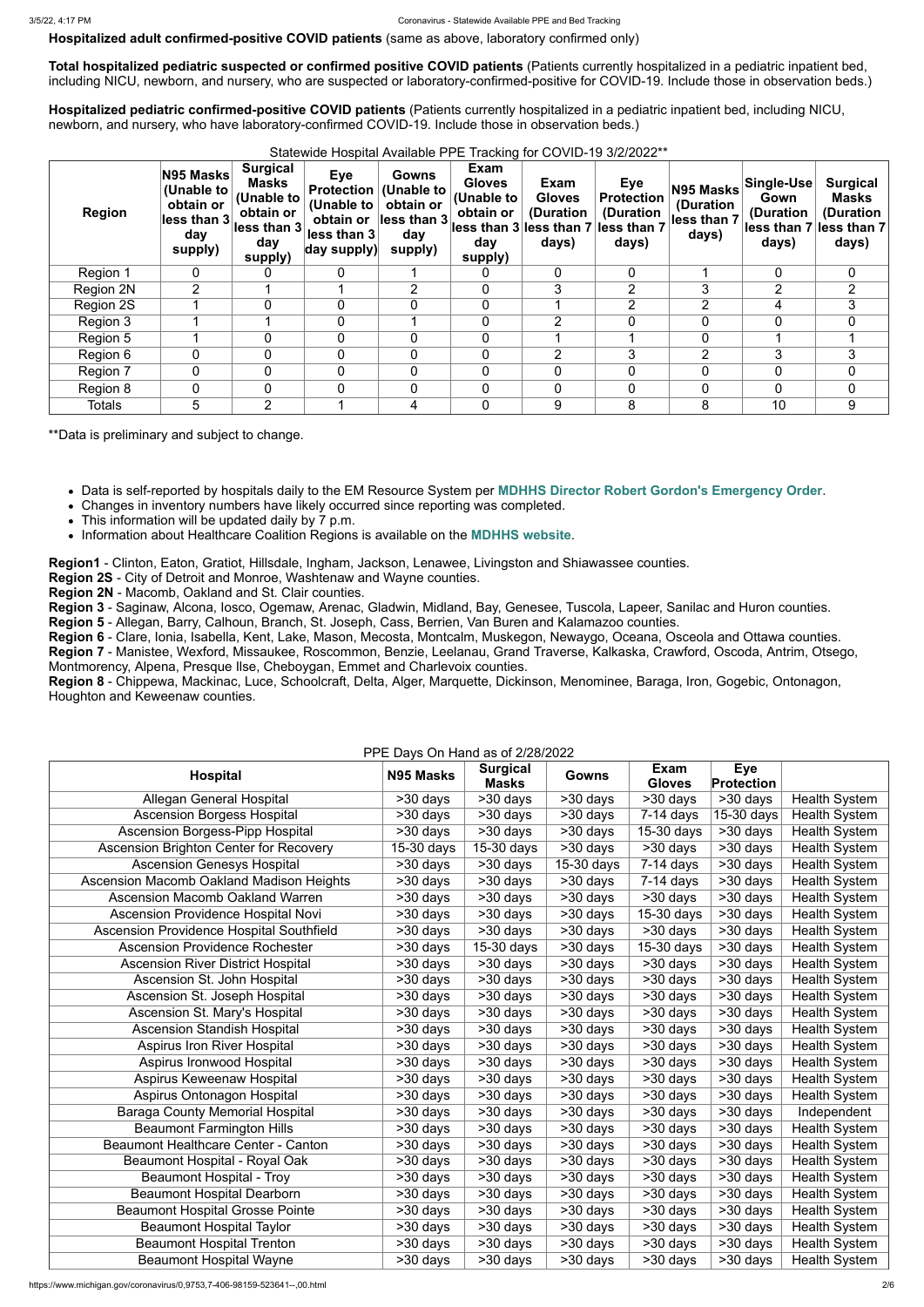#### 3/5/22, 4:17 PM Coronavirus - Statewide Available PPE and Bed Tracking

| <b>Hospital</b>                          | N95 Masks               | <b>Surgical</b><br><b>Masks</b> | <b>Gowns</b>            | <b>Exam</b><br><b>Gloves</b>       | <b>Eye</b><br><b>Protection</b>                |                                              |
|------------------------------------------|-------------------------|---------------------------------|-------------------------|------------------------------------|------------------------------------------------|----------------------------------------------|
| <b>Borgess Lee Memorial Hospital</b>     | >30 days                | $\overline{>30}$ days           | 15-30 days              | $\overline{>30}$ days              | $\overline{>30}$ days                          | <b>Health System</b>                         |
| <b>Bronson Battle Creek</b>              | $7-14$ days             | >30 days                        | $7-14$ days             | $7-14$ days                        | $\overline{>30}$ days                          | <b>Health System</b>                         |
| <b>Bronson LakeView Hospital</b>         | >30 days                | 15-30 days                      | >30 days                | 15-30 days                         | >30 days                                       | <b>Health System</b>                         |
| <b>Bronson Methodist Hospital</b>        | $>30$ days              | $\overline{4}$ -6 days          | $7-14$ days             | $7-14$ days                        | >30 days                                       | <b>Health System</b>                         |
| <b>Bronson South Haven</b>               | 15-30 days              | >30 days                        | $7-14$ days             | $7-14$ days                        | >30 days                                       | <b>Health System</b>                         |
| Children's Hospital of Michigan          | 15-30 days              | 15-30 days                      | $7-14$ days             | $7-14$ days                        | 15-30 days                                     | <b>Health System</b>                         |
| <b>Covenant Healthcare</b>               | >30 days                | >30 days                        | >30 days                | $\overline{>}30$ days              | >30 days                                       | <b>Health System</b>                         |
| Deckerville Community Hospital           | $>30$ days              | $>30$ days                      | >30 days                | >30 days                           | >30 days                                       | Independent                                  |
| Detroit Receiving Hosp & Univ Health Ctr | $15-30$ days            | 15-30 days                      | $7-14$ days             | 15-30 days                         | 15-30 days                                     | <b>Health System</b>                         |
| Dickinson Memorial Health Care System    | >30 days                | >30 days                        | >30 days                | >30 days                           | >30 days                                       | Independent                                  |
| <b>Eaton Rapids Medical Center</b>       | >30 days                | $>30$ days                      | >30 days                | $\overline{\phantom{1}}$ > 30 days | >30 days                                       | Independent                                  |
| <b>Garden City Hospital</b>              | $>30$ days              | >30 days                        | >30 days                | 15-30 days                         | >30 days                                       | <b>Health System</b>                         |
| <b>Harbor Beach Community Hospital</b>   | >30 days                | >30 days                        | >30 days                | $\overline{\phantom{1}}$ > 30 days | >30 days                                       | Independent                                  |
| Harper Univ/Hutzel Women's Hospitals     | 15-30 days              | $7-14$ days                     | 15-30 days              | 15-30 days                         | 15-30 days                                     | <b>Health System</b>                         |
| <b>Helen Newberry Joy Hospital</b>       | $7-14$ days             | $\overline{7}$ -14 days         | $7-14$ days             | 7-14 days                          | $7-14$ days                                    | Independent                                  |
| Henry Ford West Bloomfield Hospital      | >30 days                | >30 days                        | >30 days                | >30 days                           | >30 days                                       | <b>Health System</b>                         |
| Henry Ford Allegiance Health             | >30 days                | >30 days                        | >30 days                | >30 days                           | >30 days                                       | <b>Health System</b>                         |
| Henry Ford Health Center Brownstown      | >30 days                | 15-30 days                      | $15-30$ days            | >30 days                           | >30 days                                       | <b>Health System</b>                         |
| <b>Henry Ford Hospital</b>               | 15-30 days              | 15-30 days                      | 15-30 days              | $15-30$ days                       | 15-30 days                                     | <b>Health System</b>                         |
| Henry Ford Macomb Hospital               | >30 days                | $>30$ days                      | >30 days                | 15-30 days                         | >30 days                                       | <b>Health System</b>                         |
| Henry Ford Med Center Sterling Heights   | $1-3$ days              | $1-3$ days                      | $1-3$ days              | 4-6 days                           | $1-3$ days                                     | <b>Health System</b>                         |
| Henry Ford Medical Center - Fairlane     | $7-14$ days             | $\overline{7}$ -14 days         | $7-14$ days             | 15-30 days                         | $\overline{7}$ -14 days                        | <b>Health System</b>                         |
| Henry Ford Medical Center- Cottage       | $7-14$ days             | $7-14$ days                     | $7-14$ days             | $7-14$ days                        | $\overline{4-6}$ days                          | <b>Health System</b>                         |
| Henry Ford Wyandotte Hospital            | $15-30$ days            | 15-30 days                      | 15-30 days              | 15-30 days                         | 15-30 days                                     | <b>Health System</b>                         |
| <b>Hills and Dales General Hospital</b>  | $\overline{>}30$ days   | >30 days                        | >30 days                | $\overline{>}30$ days              | >30 days                                       | Independent                                  |
| <b>Hillsdale Hospital</b>                |                         | $>30$ days                      |                         |                                    |                                                |                                              |
|                                          | >30 days                |                                 | >30 days                | >30 days                           | >30 days                                       | Independent                                  |
| <b>Holland Community Hospital</b>        | 15-30 days              | >30 days                        | >30 days                | $\overline{>30}$ days              | 15-30 days                                     | Independent                                  |
| <b>Hurley Medical Center</b>             | >30 days                | $>30$ days                      | $>30$ days              | $\overline{>}30$ days              | >30 days                                       | <b>Health System</b>                         |
| Huron Valley Sinai Hospital              | 15-30 days              | $\overline{15}$ -30 days        | 15-30 days              | $15-30$ days                       | 15-30 days                                     | <b>Health System</b>                         |
| Kalkaska Memorial Health Center          | $>30$ days              | >30 days                        | >30 days                | >30 days                           | >30 days                                       | Independent                                  |
| Karmanos Cancer Center                   | $\overline{>30}$ days   | $\overline{>30}$ days           | $>30$ days              | >30 days                           | $\overline{>30}$ days                          | <b>Health System</b>                         |
| Lake Huron Medical Center (was SJMPH)    | $15-30$ days            | 15-30 days                      | $15-30$ days            | 15-30 days                         | 15-30 days                                     | <b>Health System</b>                         |
| <b>Lakeland Hospital, Niles</b>          | $>30$ days              | >30 days                        | $>30$ days              | >30 days                           | >30 days                                       | <b>Health System</b>                         |
| Lakeland Hospital, Watervliet            | $>30$ days              | >30 days                        | >30 days                | >30 days                           | >30 days                                       | <b>Health System</b>                         |
| Lakeland Medical Center. - St. Joseph    | >30 days                | >30 days                        | >30 days                | >30 days                           | >30 days                                       | <b>Health System</b>                         |
| <b>Mackinac Straits Hospital</b>         | >30 days                | >30 days                        | >30 days                | 4-6 days                           | >30 days                                       | Independent                                  |
| Marlette Regional Hospital               | >30 days                | >30 days                        | >30 days                | >30 days                           | >30 days                                       | Independent                                  |
| <b>McKenzie Memorial Hospital</b>        | >30 days                | >30 days                        | >30 days                | >30 days                           | >30 days                                       | Independent                                  |
| McLaren - Macomb                         | 15-30 days              | 15-30 days                      | 15-30 days              | 4-6 days                           | 15-30 days                                     | <b>Health System</b>                         |
| McLaren Bay Region                       | >30 days                | >30 days                        | >30 days                | >30 days                           | >30 days                                       | <b>Health System</b>                         |
| <b>McLaren Bay Special Care</b>          | >30 days                | >30 days                        | >30 days                | 4-6 days                           | >30 days                                       | <b>Health System</b>                         |
| <b>McLaren Caro Region</b>               | 15-30 days              | 15-30 days                      | 15-30 days              | 15-30 days                         | 15-30 days                                     | <b>Health System</b>                         |
| McLaren Central Michigan Hospital        | >30 days                | >30 days                        | >30 days                | >30 days                           | >30 days                                       | <b>Health System</b>                         |
| <b>McLaren Flint</b>                     | >30 days                | 15-30 days                      | >30 days                | >30 days                           | 15-30 days                                     | <b>Health System</b>                         |
| <b>McLaren Greater Lansing</b>           | >30 days                | >30 days                        | >30 days                | >30 days                           | >30 days                                       | <b>Health System</b>                         |
| <b>McLaren Lapeer Region</b>             | >30 days                | 15-30 days                      | 15-30 days              | $1-3$ days                         | 15-30 days                                     | <b>Health System</b>                         |
| McLaren Northern Michigan - Cheboygan    | >30 days                | >30 days                        | >30 days                | >30 days                           | >30 days                                       | <b>Health System</b>                         |
| McLaren Northern Michigan - Petoskey     | >30 days                | >30 days                        | >30 days                | >30 days                           | >30 days                                       | <b>Health System</b>                         |
| McLaren Orthopedic Hospital              | >30 days                | >30 days                        | >30 days                | >30 days                           | $\overline{>30}$ days                          | <b>Health System</b>                         |
| <b>McLaren Port Huron Hospital</b>       | $\overline{>30}$ days   | >30 days                        | 15-30 days              | >30 days                           | 15-30 days                                     | <b>Health System</b>                         |
| <b>McLaren Thumb Region</b>              | 15-30 days              | 15-30 days                      | 15-30 days              | 15-30 days                         | 15-30 days                                     | <b>Health System</b>                         |
| <b>McLaren-Oakland Hospital</b>          | 15-30 days              | $7-14$ days                     | 15-30 days              | >30 days                           | 15-30 days                                     | <b>Health System</b>                         |
| <b>Memorial Healthcare</b>               | $\overline{7}$ -14 days | $7-14$ days                     | $\overline{7}$ -14 days | 15-30 days                         | $7-14$ days                                    | Independent                                  |
| Mercy Health Lakeshore Campus            | >30 days                | $>30$ days                      | >30 days                | >30 days                           | >30 days                                       | Health System                                |
| <b>Mercy Health Mercy Campus</b>         | >30 days                | >30 days                        | >30 days                | >30 days                           | >30 days                                       | <b>Health System</b>                         |
| Mercy Health Southwest Campus            | >30 days                | >30 days                        | >30 days                | >30 days                           | >30 days                                       | <b>Health System</b>                         |
| Mercy Health St. Mary's Main Campus      | >30 days                | >30 days                        | $>30$ days              | >30 days                           | $\overline{>30}$ days                          | <b>Health System</b>                         |
| MidMichigan Medical Center - Alpena      | >30 days                | >30 days                        | $>30$ days              | $\overline{>}30$ days              | $>30$ days                                     | <b>Health System</b>                         |
| MidMichigan Medical Center - Clare       | 15-30 days              | >30 days                        | 15-30 days              | >30 days                           | >30 days                                       | <b>Health System</b>                         |
| MidMichigan Medical Center - Gladwin     | $>30$ days              | $>30$ days                      | >30 days                | $\overline{>}30$ days              | >30 days                                       | <b>Health System</b>                         |
|                                          |                         |                                 |                         |                                    |                                                |                                              |
| MidMichigan Medical Center - Gratiot     | 15-30 days              | >30 days                        | 15-30 days              | >30 days                           | $\overline{\phantom{1}}$ > 30 days<br>>30 days | <b>Health System</b><br><b>Health System</b> |
| MidMichigan Medical Center - Midland     | 15-30 days              | >30 days                        | >30 days                | >30 days                           |                                                |                                              |
| MidMichigan Medical Center - Mt Pleasant | 15-30 days              | >30 days                        | 15-30 days              | >30 days                           | >30 days                                       | <b>Health System</b>                         |
| MidMichigan Medical Center - West Branch | >30 days                | >30 days                        | >30 days                | >30 days                           | >30 days                                       | <b>Health System</b>                         |
| <b>Munising Memorial Hospital</b>        | >30 days                | >30 days                        | >30 days                | >30 days                           | >30 days                                       | Independent                                  |
| Munson Healthcare Cadillac Hospital      | >30 days                | >30 days                        | >30 days                | >30 days                           | >30 days                                       | <b>Health System</b>                         |
| Munson Healthcare Charlevoix Hospital    | >30 days                | >30 days                        | >30 days                | >30 days                           | >30 days                                       | <b>Health System</b>                         |
| Munson Healthcare Grayling Hospital      | >30 days                | >30 days                        | >30 days                | >30 days                           | >30 days                                       | <b>Health System</b>                         |
| Munson Healthcare Manistee Hospital      | >30 days                | >30 days                        | >30 days                | >30 days                           | >30 days                                       | <b>Health System</b>                         |
| <b>Munson Medical Center</b>             | >30 days                | >30 days                        | >30 days                | >30 days                           | >30 days                                       | <b>Health System</b>                         |
| North Ottawa Community Hosp              | >30 days                | >30 days                        | >30 days                | >30 days                           | >30 days                                       | Independent                                  |
| <b>OSF St. Francis Hospital</b>          | >30 days                | >30 days                        | >30 days                | >30 days                           | >30 days                                       | Independent                                  |
| Oaklawn Hospital                         | >30 days                | >30 days                        | >30 days                | >30 days                           | 15-30 days                                     | Independent                                  |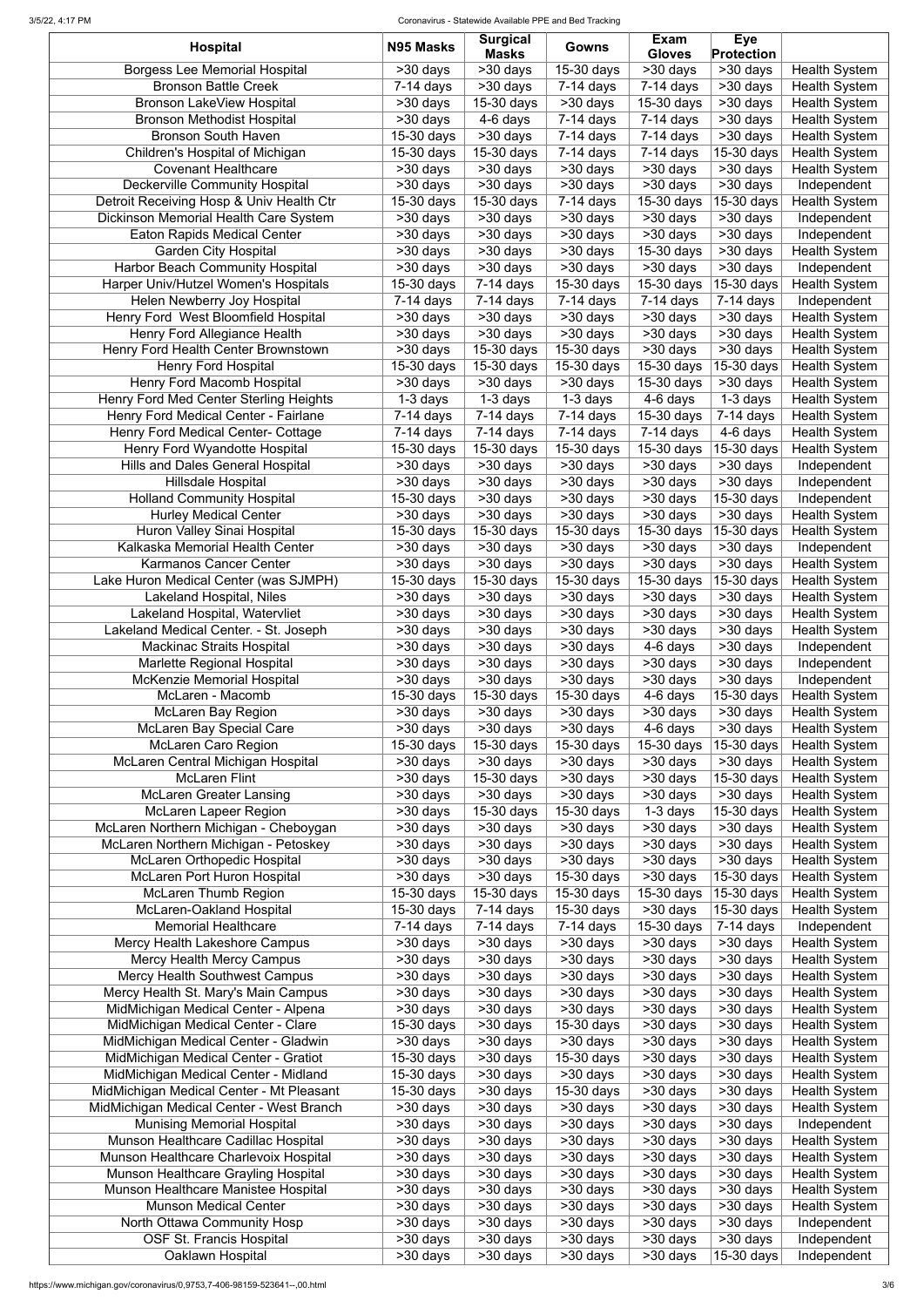#### 3/5/22, 4:17 PM Coronavirus - Statewide Available PPE and Bed Tracking

| <b>Masks</b><br><b>Gloves</b><br><b>Protection</b><br><b>Otsego Memorial Hospital</b><br>$\overline{>30}$ days<br>$\overline{>30}$ days<br>$\overline{>}30$ days<br>>30 days<br>>30 days<br><b>Health System</b><br>Paul Oliver Memorial Hospital<br>$\overline{>}30$ days<br>>30 days<br>>30 days<br>>30 days<br>>30 days<br><b>Health System</b><br><b>Pontiac General Hospital</b><br>>30 days<br>$>30$ days<br>$>30$ days<br>$15-30$ days<br>>30 days<br>Independent<br>ProMedica CV Hickman Hospital<br>$7-14$ days<br>$7-14$ days<br>$7-14$ days<br>$7-14$ days<br>$7-14$ days<br><b>Health System</b><br>ProMedica Coldwater Regional Hospital<br><b>Health System</b><br>$7-14$ days<br>$7-14$ days<br>$7-14$ days<br>$7-14$ days<br>$7-14$ days<br>Promedica Monroe Regional Hospital<br>$7-14$ days<br>$7-14$ days<br>$7-14$ days<br>$7-14$ days<br>$7-14$ days<br><b>Health System</b><br><b>Scheurer Hospital</b><br>$>30$ days<br>$>30$ days<br>>30 days<br>>30 days<br>>30 days<br>Independent<br><b>Schoolcraft Memorial Hospital</b><br>>30 days<br>>30 days<br>>30 days<br>>30 days<br>>30 days<br>Independent<br>15-30 days<br><b>Sheridan Community Hospital</b><br>>30 days<br>$7-14$ days<br>$7-14$ days<br>$7-14$ days<br>Independent<br>Sinai-Grace Hospital<br>>30 days<br>4-6 days<br>15-30 days<br>>30 days<br>>30 days<br><b>Health System</b><br><b>Sparrow Carson City Hospital</b><br>>30 days<br>15-30 days<br>$>30$ days<br>$>30$ days<br><b>Health System</b><br>$7-14$ days<br>Sparrow Clinton Hospital<br>15-30 days<br>15-30 days<br>15-30 days<br>15-30 days<br>>30 days<br><b>Health System</b><br>$>30$ days<br>15-30 days<br>$>30$ days<br><b>Health System</b><br><b>Sparrow Eaton</b><br>>30 days<br>>30 days<br>Sparrow Hospital<br>>30 days<br>$>30$ days<br>>30 days<br>>30 days<br>>30 days<br><b>Health System</b><br>Sparrow Hospital-St. Lawrence<br><b>Health System</b><br>0<br>0<br>0<br>0<br>0<br>15-30 days<br>Sparrow Ionia Hospital<br>$7-14$ days<br>15-30 days<br>$7-14$ days<br>15-30 days<br><b>Health System</b><br><b>Sparrow Specialty Hospital</b><br>$>30$ days<br>>30 days<br><b>Health System</b><br>>30 days<br>>30 days<br>>30 days<br>Spectrum Health - Big Rapids Hospital<br>>30 days<br>>30 days<br>$>30$ days<br>$>30$ days<br>>30 days<br><b>Health System</b><br>Spectrum Health - Blodgett Hospital<br>$>30$ days<br><b>Health System</b><br>>30 days<br>>30 days<br>>30 days<br>>30 days<br>Spectrum Health - Butterworth Hospital<br>>30 days<br>>30 days<br>$>30$ days<br>$>30$ days<br><b>Health System</b><br>>30 days<br>Spectrum Health - Ludington Hospital<br>$\overline{>30}$ days<br><b>Health System</b><br>>30 days<br>$>30$ days<br>>30 days<br>>30 days<br>Spectrum Health - Pennock Hospital<br>>30 days<br>>30 days<br>$>30$ days<br>$\overline{>30}$ days<br>>30 days<br><b>Health System</b><br>Spectrum Health - Reed City Hospital<br><b>Health System</b><br>>30 days<br>>30 days<br>>30 days<br>>30 days<br>>30 days<br>Spectrum Health Gerber Memorial<br>$\overline{>}30$ days<br>>30 days<br>$>30$ days<br>$>30$ days<br><b>Health System</b><br>>30 days<br>Spectrum Health Kelsey Hospital<br>$\overline{>30}$ days<br><b>Health System</b><br>>30 days<br>$>30$ days<br>>30 days<br>$>30$ days<br><b>Spectrum Health United Hospital</b><br>>30 days<br>>30 days<br>$>30$ days<br>$\overline{>30}$ days<br>$>30$ days<br><b>Health System</b><br>Spectrum Health Zeeland Hospital<br>$\overline{>30}$ days<br>$\overline{>30}$ days<br>$\overline{>30}$ days<br><b>Health System</b><br>>30 days<br>>30 days<br>Spectrum Helen DeVos Children's Hospital<br>$\overline{>}30$ days<br>$\overline{>30}$ days<br>$\overline{>30}$ days<br>$>30$ days<br>$\overline{>30}$ days<br><b>Health System</b><br>15-30 days<br><b>Health System</b><br>St. Joseph Mercy Brighton<br>>30 days<br>$7-14$ days<br>>30 days<br>>30 days<br>St. Joseph Mercy Chelsea<br>$\overline{>}30$ days<br>>30 days<br>$\overline{>}30$ days<br>>30 days<br><b>Health System</b><br>>30 days<br>St. Joseph Mercy Hospital<br>15-30 days<br>>30 days<br>$7-14$ days<br>$7-14$ days<br>>30 days<br><b>Health System</b><br>St. Joseph Mercy Livingston Hospital<br>>30 days<br>>30 days<br><b>Health System</b><br>15-30 days<br>$7-14$ days<br>>30 days<br>St. Joseph Mercy Oakland<br>>30 days<br>>30 days<br>$>30$ days<br>>30 days<br><b>Health System</b><br>>30 days<br>St. Mary Mercy Hospital<br><b>Health System</b><br>15-30 days<br>15-30 days<br>>30 days<br>15-30 days<br>>30 days<br>St.John Medical Center - Macomb Township<br>4-6 days<br>$7-14$ days<br>$7-14$ days<br>$7-14$ days<br>$7-14$ days<br><b>Health System</b><br>>30 days<br><b>Straith Hospital</b><br>>30 days<br>>30 days<br>>30 days<br>>30 days<br>Independent<br><b>Sturgis Hospital</b><br>$>30$ days<br>$>30$ days<br>$>30$ days<br>>30 days<br>>30 days<br>Independent<br>Three Rivers Health<br>>30 days<br>>30 days<br>>30 days<br>>30 days<br>Independent<br>>30 days<br><b>UP Health System - Marquette</b><br>>30 days<br>>30 days<br>15-30 days<br>>30 days<br>>30 days<br><b>Health System</b><br><b>Health System</b><br>UP Health System - Portage<br>>30 days<br>>30 days<br>>30 days<br>>30 days<br>>30 days<br><b>UP Health System-Bell</b><br>$>30$ days<br>>30 days<br>>30 days<br>>30 days<br>>30 days<br><b>Health System</b><br>University of MI Hospitals & Health Ctr<br>15-30 days<br>>30 days<br>>30 days<br><b>Health System</b><br>>30 days<br>>30 days<br>University of Michigan Health - West<br>>30 days<br>>30 days<br>>30 days<br>>30 days<br>>30 days<br><b>Health System</b> | <b>Hospital</b>       | N95 Masks | <b>Surgical</b> | Gowns    | Exam     | <b>Eye</b> |             |
|---------------------------------------------------------------------------------------------------------------------------------------------------------------------------------------------------------------------------------------------------------------------------------------------------------------------------------------------------------------------------------------------------------------------------------------------------------------------------------------------------------------------------------------------------------------------------------------------------------------------------------------------------------------------------------------------------------------------------------------------------------------------------------------------------------------------------------------------------------------------------------------------------------------------------------------------------------------------------------------------------------------------------------------------------------------------------------------------------------------------------------------------------------------------------------------------------------------------------------------------------------------------------------------------------------------------------------------------------------------------------------------------------------------------------------------------------------------------------------------------------------------------------------------------------------------------------------------------------------------------------------------------------------------------------------------------------------------------------------------------------------------------------------------------------------------------------------------------------------------------------------------------------------------------------------------------------------------------------------------------------------------------------------------------------------------------------------------------------------------------------------------------------------------------------------------------------------------------------------------------------------------------------------------------------------------------------------------------------------------------------------------------------------------------------------------------------------------------------------------------------------------------------------------------------------------------------------------------------------------------------------------------------------------------------------------------------------------------------------------------------------------------------------------------------------------------------------------------------------------------------------------------------------------------------------------------------------------------------------------------------------------------------------------------------------------------------------------------------------------------------------------------------------------------------------------------------------------------------------------------------------------------------------------------------------------------------------------------------------------------------------------------------------------------------------------------------------------------------------------------------------------------------------------------------------------------------------------------------------------------------------------------------------------------------------------------------------------------------------------------------------------------------------------------------------------------------------------------------------------------------------------------------------------------------------------------------------------------------------------------------------------------------------------------------------------------------------------------------------------------------------------------------------------------------------------------------------------------------------------------------------------------------------------------------------------------------------------------------------------------------------------------------------------------------------------------------------------------------------------------------------------------------------------------------------------------------------------------------------------------------------------------------------------------------------------------------------------------------------------------------------------------------------------------------------------------------------------------------------------------------------------------------------------------------------------------------------------------------------------------------------------------------------------------------------------------------------------------------------------------------------------------------------------------------------------------------------------------------------------------------------------------------------------------------------------------------------------------------------------------------------------------------------------------------------------------------------------------------------------------------------------------------------------------------------------------------------------------------------------------------------------------------------------------------------|-----------------------|-----------|-----------------|----------|----------|------------|-------------|
|                                                                                                                                                                                                                                                                                                                                                                                                                                                                                                                                                                                                                                                                                                                                                                                                                                                                                                                                                                                                                                                                                                                                                                                                                                                                                                                                                                                                                                                                                                                                                                                                                                                                                                                                                                                                                                                                                                                                                                                                                                                                                                                                                                                                                                                                                                                                                                                                                                                                                                                                                                                                                                                                                                                                                                                                                                                                                                                                                                                                                                                                                                                                                                                                                                                                                                                                                                                                                                                                                                                                                                                                                                                                                                                                                                                                                                                                                                                                                                                                                                                                                                                                                                                                                                                                                                                                                                                                                                                                                                                                                                                                                                                                                                                                                                                                                                                                                                                                                                                                                                                                                                                                                                                                                                                                                                                                                                                                                                                                                                                                                                                                                                                                                 |                       |           |                 |          |          |            |             |
|                                                                                                                                                                                                                                                                                                                                                                                                                                                                                                                                                                                                                                                                                                                                                                                                                                                                                                                                                                                                                                                                                                                                                                                                                                                                                                                                                                                                                                                                                                                                                                                                                                                                                                                                                                                                                                                                                                                                                                                                                                                                                                                                                                                                                                                                                                                                                                                                                                                                                                                                                                                                                                                                                                                                                                                                                                                                                                                                                                                                                                                                                                                                                                                                                                                                                                                                                                                                                                                                                                                                                                                                                                                                                                                                                                                                                                                                                                                                                                                                                                                                                                                                                                                                                                                                                                                                                                                                                                                                                                                                                                                                                                                                                                                                                                                                                                                                                                                                                                                                                                                                                                                                                                                                                                                                                                                                                                                                                                                                                                                                                                                                                                                                                 |                       |           |                 |          |          |            |             |
|                                                                                                                                                                                                                                                                                                                                                                                                                                                                                                                                                                                                                                                                                                                                                                                                                                                                                                                                                                                                                                                                                                                                                                                                                                                                                                                                                                                                                                                                                                                                                                                                                                                                                                                                                                                                                                                                                                                                                                                                                                                                                                                                                                                                                                                                                                                                                                                                                                                                                                                                                                                                                                                                                                                                                                                                                                                                                                                                                                                                                                                                                                                                                                                                                                                                                                                                                                                                                                                                                                                                                                                                                                                                                                                                                                                                                                                                                                                                                                                                                                                                                                                                                                                                                                                                                                                                                                                                                                                                                                                                                                                                                                                                                                                                                                                                                                                                                                                                                                                                                                                                                                                                                                                                                                                                                                                                                                                                                                                                                                                                                                                                                                                                                 |                       |           |                 |          |          |            |             |
|                                                                                                                                                                                                                                                                                                                                                                                                                                                                                                                                                                                                                                                                                                                                                                                                                                                                                                                                                                                                                                                                                                                                                                                                                                                                                                                                                                                                                                                                                                                                                                                                                                                                                                                                                                                                                                                                                                                                                                                                                                                                                                                                                                                                                                                                                                                                                                                                                                                                                                                                                                                                                                                                                                                                                                                                                                                                                                                                                                                                                                                                                                                                                                                                                                                                                                                                                                                                                                                                                                                                                                                                                                                                                                                                                                                                                                                                                                                                                                                                                                                                                                                                                                                                                                                                                                                                                                                                                                                                                                                                                                                                                                                                                                                                                                                                                                                                                                                                                                                                                                                                                                                                                                                                                                                                                                                                                                                                                                                                                                                                                                                                                                                                                 |                       |           |                 |          |          |            |             |
|                                                                                                                                                                                                                                                                                                                                                                                                                                                                                                                                                                                                                                                                                                                                                                                                                                                                                                                                                                                                                                                                                                                                                                                                                                                                                                                                                                                                                                                                                                                                                                                                                                                                                                                                                                                                                                                                                                                                                                                                                                                                                                                                                                                                                                                                                                                                                                                                                                                                                                                                                                                                                                                                                                                                                                                                                                                                                                                                                                                                                                                                                                                                                                                                                                                                                                                                                                                                                                                                                                                                                                                                                                                                                                                                                                                                                                                                                                                                                                                                                                                                                                                                                                                                                                                                                                                                                                                                                                                                                                                                                                                                                                                                                                                                                                                                                                                                                                                                                                                                                                                                                                                                                                                                                                                                                                                                                                                                                                                                                                                                                                                                                                                                                 |                       |           |                 |          |          |            |             |
|                                                                                                                                                                                                                                                                                                                                                                                                                                                                                                                                                                                                                                                                                                                                                                                                                                                                                                                                                                                                                                                                                                                                                                                                                                                                                                                                                                                                                                                                                                                                                                                                                                                                                                                                                                                                                                                                                                                                                                                                                                                                                                                                                                                                                                                                                                                                                                                                                                                                                                                                                                                                                                                                                                                                                                                                                                                                                                                                                                                                                                                                                                                                                                                                                                                                                                                                                                                                                                                                                                                                                                                                                                                                                                                                                                                                                                                                                                                                                                                                                                                                                                                                                                                                                                                                                                                                                                                                                                                                                                                                                                                                                                                                                                                                                                                                                                                                                                                                                                                                                                                                                                                                                                                                                                                                                                                                                                                                                                                                                                                                                                                                                                                                                 |                       |           |                 |          |          |            |             |
|                                                                                                                                                                                                                                                                                                                                                                                                                                                                                                                                                                                                                                                                                                                                                                                                                                                                                                                                                                                                                                                                                                                                                                                                                                                                                                                                                                                                                                                                                                                                                                                                                                                                                                                                                                                                                                                                                                                                                                                                                                                                                                                                                                                                                                                                                                                                                                                                                                                                                                                                                                                                                                                                                                                                                                                                                                                                                                                                                                                                                                                                                                                                                                                                                                                                                                                                                                                                                                                                                                                                                                                                                                                                                                                                                                                                                                                                                                                                                                                                                                                                                                                                                                                                                                                                                                                                                                                                                                                                                                                                                                                                                                                                                                                                                                                                                                                                                                                                                                                                                                                                                                                                                                                                                                                                                                                                                                                                                                                                                                                                                                                                                                                                                 |                       |           |                 |          |          |            |             |
|                                                                                                                                                                                                                                                                                                                                                                                                                                                                                                                                                                                                                                                                                                                                                                                                                                                                                                                                                                                                                                                                                                                                                                                                                                                                                                                                                                                                                                                                                                                                                                                                                                                                                                                                                                                                                                                                                                                                                                                                                                                                                                                                                                                                                                                                                                                                                                                                                                                                                                                                                                                                                                                                                                                                                                                                                                                                                                                                                                                                                                                                                                                                                                                                                                                                                                                                                                                                                                                                                                                                                                                                                                                                                                                                                                                                                                                                                                                                                                                                                                                                                                                                                                                                                                                                                                                                                                                                                                                                                                                                                                                                                                                                                                                                                                                                                                                                                                                                                                                                                                                                                                                                                                                                                                                                                                                                                                                                                                                                                                                                                                                                                                                                                 |                       |           |                 |          |          |            |             |
|                                                                                                                                                                                                                                                                                                                                                                                                                                                                                                                                                                                                                                                                                                                                                                                                                                                                                                                                                                                                                                                                                                                                                                                                                                                                                                                                                                                                                                                                                                                                                                                                                                                                                                                                                                                                                                                                                                                                                                                                                                                                                                                                                                                                                                                                                                                                                                                                                                                                                                                                                                                                                                                                                                                                                                                                                                                                                                                                                                                                                                                                                                                                                                                                                                                                                                                                                                                                                                                                                                                                                                                                                                                                                                                                                                                                                                                                                                                                                                                                                                                                                                                                                                                                                                                                                                                                                                                                                                                                                                                                                                                                                                                                                                                                                                                                                                                                                                                                                                                                                                                                                                                                                                                                                                                                                                                                                                                                                                                                                                                                                                                                                                                                                 |                       |           |                 |          |          |            |             |
|                                                                                                                                                                                                                                                                                                                                                                                                                                                                                                                                                                                                                                                                                                                                                                                                                                                                                                                                                                                                                                                                                                                                                                                                                                                                                                                                                                                                                                                                                                                                                                                                                                                                                                                                                                                                                                                                                                                                                                                                                                                                                                                                                                                                                                                                                                                                                                                                                                                                                                                                                                                                                                                                                                                                                                                                                                                                                                                                                                                                                                                                                                                                                                                                                                                                                                                                                                                                                                                                                                                                                                                                                                                                                                                                                                                                                                                                                                                                                                                                                                                                                                                                                                                                                                                                                                                                                                                                                                                                                                                                                                                                                                                                                                                                                                                                                                                                                                                                                                                                                                                                                                                                                                                                                                                                                                                                                                                                                                                                                                                                                                                                                                                                                 |                       |           |                 |          |          |            |             |
|                                                                                                                                                                                                                                                                                                                                                                                                                                                                                                                                                                                                                                                                                                                                                                                                                                                                                                                                                                                                                                                                                                                                                                                                                                                                                                                                                                                                                                                                                                                                                                                                                                                                                                                                                                                                                                                                                                                                                                                                                                                                                                                                                                                                                                                                                                                                                                                                                                                                                                                                                                                                                                                                                                                                                                                                                                                                                                                                                                                                                                                                                                                                                                                                                                                                                                                                                                                                                                                                                                                                                                                                                                                                                                                                                                                                                                                                                                                                                                                                                                                                                                                                                                                                                                                                                                                                                                                                                                                                                                                                                                                                                                                                                                                                                                                                                                                                                                                                                                                                                                                                                                                                                                                                                                                                                                                                                                                                                                                                                                                                                                                                                                                                                 |                       |           |                 |          |          |            |             |
|                                                                                                                                                                                                                                                                                                                                                                                                                                                                                                                                                                                                                                                                                                                                                                                                                                                                                                                                                                                                                                                                                                                                                                                                                                                                                                                                                                                                                                                                                                                                                                                                                                                                                                                                                                                                                                                                                                                                                                                                                                                                                                                                                                                                                                                                                                                                                                                                                                                                                                                                                                                                                                                                                                                                                                                                                                                                                                                                                                                                                                                                                                                                                                                                                                                                                                                                                                                                                                                                                                                                                                                                                                                                                                                                                                                                                                                                                                                                                                                                                                                                                                                                                                                                                                                                                                                                                                                                                                                                                                                                                                                                                                                                                                                                                                                                                                                                                                                                                                                                                                                                                                                                                                                                                                                                                                                                                                                                                                                                                                                                                                                                                                                                                 |                       |           |                 |          |          |            |             |
|                                                                                                                                                                                                                                                                                                                                                                                                                                                                                                                                                                                                                                                                                                                                                                                                                                                                                                                                                                                                                                                                                                                                                                                                                                                                                                                                                                                                                                                                                                                                                                                                                                                                                                                                                                                                                                                                                                                                                                                                                                                                                                                                                                                                                                                                                                                                                                                                                                                                                                                                                                                                                                                                                                                                                                                                                                                                                                                                                                                                                                                                                                                                                                                                                                                                                                                                                                                                                                                                                                                                                                                                                                                                                                                                                                                                                                                                                                                                                                                                                                                                                                                                                                                                                                                                                                                                                                                                                                                                                                                                                                                                                                                                                                                                                                                                                                                                                                                                                                                                                                                                                                                                                                                                                                                                                                                                                                                                                                                                                                                                                                                                                                                                                 |                       |           |                 |          |          |            |             |
|                                                                                                                                                                                                                                                                                                                                                                                                                                                                                                                                                                                                                                                                                                                                                                                                                                                                                                                                                                                                                                                                                                                                                                                                                                                                                                                                                                                                                                                                                                                                                                                                                                                                                                                                                                                                                                                                                                                                                                                                                                                                                                                                                                                                                                                                                                                                                                                                                                                                                                                                                                                                                                                                                                                                                                                                                                                                                                                                                                                                                                                                                                                                                                                                                                                                                                                                                                                                                                                                                                                                                                                                                                                                                                                                                                                                                                                                                                                                                                                                                                                                                                                                                                                                                                                                                                                                                                                                                                                                                                                                                                                                                                                                                                                                                                                                                                                                                                                                                                                                                                                                                                                                                                                                                                                                                                                                                                                                                                                                                                                                                                                                                                                                                 |                       |           |                 |          |          |            |             |
|                                                                                                                                                                                                                                                                                                                                                                                                                                                                                                                                                                                                                                                                                                                                                                                                                                                                                                                                                                                                                                                                                                                                                                                                                                                                                                                                                                                                                                                                                                                                                                                                                                                                                                                                                                                                                                                                                                                                                                                                                                                                                                                                                                                                                                                                                                                                                                                                                                                                                                                                                                                                                                                                                                                                                                                                                                                                                                                                                                                                                                                                                                                                                                                                                                                                                                                                                                                                                                                                                                                                                                                                                                                                                                                                                                                                                                                                                                                                                                                                                                                                                                                                                                                                                                                                                                                                                                                                                                                                                                                                                                                                                                                                                                                                                                                                                                                                                                                                                                                                                                                                                                                                                                                                                                                                                                                                                                                                                                                                                                                                                                                                                                                                                 |                       |           |                 |          |          |            |             |
|                                                                                                                                                                                                                                                                                                                                                                                                                                                                                                                                                                                                                                                                                                                                                                                                                                                                                                                                                                                                                                                                                                                                                                                                                                                                                                                                                                                                                                                                                                                                                                                                                                                                                                                                                                                                                                                                                                                                                                                                                                                                                                                                                                                                                                                                                                                                                                                                                                                                                                                                                                                                                                                                                                                                                                                                                                                                                                                                                                                                                                                                                                                                                                                                                                                                                                                                                                                                                                                                                                                                                                                                                                                                                                                                                                                                                                                                                                                                                                                                                                                                                                                                                                                                                                                                                                                                                                                                                                                                                                                                                                                                                                                                                                                                                                                                                                                                                                                                                                                                                                                                                                                                                                                                                                                                                                                                                                                                                                                                                                                                                                                                                                                                                 |                       |           |                 |          |          |            |             |
|                                                                                                                                                                                                                                                                                                                                                                                                                                                                                                                                                                                                                                                                                                                                                                                                                                                                                                                                                                                                                                                                                                                                                                                                                                                                                                                                                                                                                                                                                                                                                                                                                                                                                                                                                                                                                                                                                                                                                                                                                                                                                                                                                                                                                                                                                                                                                                                                                                                                                                                                                                                                                                                                                                                                                                                                                                                                                                                                                                                                                                                                                                                                                                                                                                                                                                                                                                                                                                                                                                                                                                                                                                                                                                                                                                                                                                                                                                                                                                                                                                                                                                                                                                                                                                                                                                                                                                                                                                                                                                                                                                                                                                                                                                                                                                                                                                                                                                                                                                                                                                                                                                                                                                                                                                                                                                                                                                                                                                                                                                                                                                                                                                                                                 |                       |           |                 |          |          |            |             |
|                                                                                                                                                                                                                                                                                                                                                                                                                                                                                                                                                                                                                                                                                                                                                                                                                                                                                                                                                                                                                                                                                                                                                                                                                                                                                                                                                                                                                                                                                                                                                                                                                                                                                                                                                                                                                                                                                                                                                                                                                                                                                                                                                                                                                                                                                                                                                                                                                                                                                                                                                                                                                                                                                                                                                                                                                                                                                                                                                                                                                                                                                                                                                                                                                                                                                                                                                                                                                                                                                                                                                                                                                                                                                                                                                                                                                                                                                                                                                                                                                                                                                                                                                                                                                                                                                                                                                                                                                                                                                                                                                                                                                                                                                                                                                                                                                                                                                                                                                                                                                                                                                                                                                                                                                                                                                                                                                                                                                                                                                                                                                                                                                                                                                 |                       |           |                 |          |          |            |             |
|                                                                                                                                                                                                                                                                                                                                                                                                                                                                                                                                                                                                                                                                                                                                                                                                                                                                                                                                                                                                                                                                                                                                                                                                                                                                                                                                                                                                                                                                                                                                                                                                                                                                                                                                                                                                                                                                                                                                                                                                                                                                                                                                                                                                                                                                                                                                                                                                                                                                                                                                                                                                                                                                                                                                                                                                                                                                                                                                                                                                                                                                                                                                                                                                                                                                                                                                                                                                                                                                                                                                                                                                                                                                                                                                                                                                                                                                                                                                                                                                                                                                                                                                                                                                                                                                                                                                                                                                                                                                                                                                                                                                                                                                                                                                                                                                                                                                                                                                                                                                                                                                                                                                                                                                                                                                                                                                                                                                                                                                                                                                                                                                                                                                                 |                       |           |                 |          |          |            |             |
|                                                                                                                                                                                                                                                                                                                                                                                                                                                                                                                                                                                                                                                                                                                                                                                                                                                                                                                                                                                                                                                                                                                                                                                                                                                                                                                                                                                                                                                                                                                                                                                                                                                                                                                                                                                                                                                                                                                                                                                                                                                                                                                                                                                                                                                                                                                                                                                                                                                                                                                                                                                                                                                                                                                                                                                                                                                                                                                                                                                                                                                                                                                                                                                                                                                                                                                                                                                                                                                                                                                                                                                                                                                                                                                                                                                                                                                                                                                                                                                                                                                                                                                                                                                                                                                                                                                                                                                                                                                                                                                                                                                                                                                                                                                                                                                                                                                                                                                                                                                                                                                                                                                                                                                                                                                                                                                                                                                                                                                                                                                                                                                                                                                                                 |                       |           |                 |          |          |            |             |
|                                                                                                                                                                                                                                                                                                                                                                                                                                                                                                                                                                                                                                                                                                                                                                                                                                                                                                                                                                                                                                                                                                                                                                                                                                                                                                                                                                                                                                                                                                                                                                                                                                                                                                                                                                                                                                                                                                                                                                                                                                                                                                                                                                                                                                                                                                                                                                                                                                                                                                                                                                                                                                                                                                                                                                                                                                                                                                                                                                                                                                                                                                                                                                                                                                                                                                                                                                                                                                                                                                                                                                                                                                                                                                                                                                                                                                                                                                                                                                                                                                                                                                                                                                                                                                                                                                                                                                                                                                                                                                                                                                                                                                                                                                                                                                                                                                                                                                                                                                                                                                                                                                                                                                                                                                                                                                                                                                                                                                                                                                                                                                                                                                                                                 |                       |           |                 |          |          |            |             |
|                                                                                                                                                                                                                                                                                                                                                                                                                                                                                                                                                                                                                                                                                                                                                                                                                                                                                                                                                                                                                                                                                                                                                                                                                                                                                                                                                                                                                                                                                                                                                                                                                                                                                                                                                                                                                                                                                                                                                                                                                                                                                                                                                                                                                                                                                                                                                                                                                                                                                                                                                                                                                                                                                                                                                                                                                                                                                                                                                                                                                                                                                                                                                                                                                                                                                                                                                                                                                                                                                                                                                                                                                                                                                                                                                                                                                                                                                                                                                                                                                                                                                                                                                                                                                                                                                                                                                                                                                                                                                                                                                                                                                                                                                                                                                                                                                                                                                                                                                                                                                                                                                                                                                                                                                                                                                                                                                                                                                                                                                                                                                                                                                                                                                 |                       |           |                 |          |          |            |             |
|                                                                                                                                                                                                                                                                                                                                                                                                                                                                                                                                                                                                                                                                                                                                                                                                                                                                                                                                                                                                                                                                                                                                                                                                                                                                                                                                                                                                                                                                                                                                                                                                                                                                                                                                                                                                                                                                                                                                                                                                                                                                                                                                                                                                                                                                                                                                                                                                                                                                                                                                                                                                                                                                                                                                                                                                                                                                                                                                                                                                                                                                                                                                                                                                                                                                                                                                                                                                                                                                                                                                                                                                                                                                                                                                                                                                                                                                                                                                                                                                                                                                                                                                                                                                                                                                                                                                                                                                                                                                                                                                                                                                                                                                                                                                                                                                                                                                                                                                                                                                                                                                                                                                                                                                                                                                                                                                                                                                                                                                                                                                                                                                                                                                                 |                       |           |                 |          |          |            |             |
|                                                                                                                                                                                                                                                                                                                                                                                                                                                                                                                                                                                                                                                                                                                                                                                                                                                                                                                                                                                                                                                                                                                                                                                                                                                                                                                                                                                                                                                                                                                                                                                                                                                                                                                                                                                                                                                                                                                                                                                                                                                                                                                                                                                                                                                                                                                                                                                                                                                                                                                                                                                                                                                                                                                                                                                                                                                                                                                                                                                                                                                                                                                                                                                                                                                                                                                                                                                                                                                                                                                                                                                                                                                                                                                                                                                                                                                                                                                                                                                                                                                                                                                                                                                                                                                                                                                                                                                                                                                                                                                                                                                                                                                                                                                                                                                                                                                                                                                                                                                                                                                                                                                                                                                                                                                                                                                                                                                                                                                                                                                                                                                                                                                                                 |                       |           |                 |          |          |            |             |
|                                                                                                                                                                                                                                                                                                                                                                                                                                                                                                                                                                                                                                                                                                                                                                                                                                                                                                                                                                                                                                                                                                                                                                                                                                                                                                                                                                                                                                                                                                                                                                                                                                                                                                                                                                                                                                                                                                                                                                                                                                                                                                                                                                                                                                                                                                                                                                                                                                                                                                                                                                                                                                                                                                                                                                                                                                                                                                                                                                                                                                                                                                                                                                                                                                                                                                                                                                                                                                                                                                                                                                                                                                                                                                                                                                                                                                                                                                                                                                                                                                                                                                                                                                                                                                                                                                                                                                                                                                                                                                                                                                                                                                                                                                                                                                                                                                                                                                                                                                                                                                                                                                                                                                                                                                                                                                                                                                                                                                                                                                                                                                                                                                                                                 |                       |           |                 |          |          |            |             |
|                                                                                                                                                                                                                                                                                                                                                                                                                                                                                                                                                                                                                                                                                                                                                                                                                                                                                                                                                                                                                                                                                                                                                                                                                                                                                                                                                                                                                                                                                                                                                                                                                                                                                                                                                                                                                                                                                                                                                                                                                                                                                                                                                                                                                                                                                                                                                                                                                                                                                                                                                                                                                                                                                                                                                                                                                                                                                                                                                                                                                                                                                                                                                                                                                                                                                                                                                                                                                                                                                                                                                                                                                                                                                                                                                                                                                                                                                                                                                                                                                                                                                                                                                                                                                                                                                                                                                                                                                                                                                                                                                                                                                                                                                                                                                                                                                                                                                                                                                                                                                                                                                                                                                                                                                                                                                                                                                                                                                                                                                                                                                                                                                                                                                 |                       |           |                 |          |          |            |             |
|                                                                                                                                                                                                                                                                                                                                                                                                                                                                                                                                                                                                                                                                                                                                                                                                                                                                                                                                                                                                                                                                                                                                                                                                                                                                                                                                                                                                                                                                                                                                                                                                                                                                                                                                                                                                                                                                                                                                                                                                                                                                                                                                                                                                                                                                                                                                                                                                                                                                                                                                                                                                                                                                                                                                                                                                                                                                                                                                                                                                                                                                                                                                                                                                                                                                                                                                                                                                                                                                                                                                                                                                                                                                                                                                                                                                                                                                                                                                                                                                                                                                                                                                                                                                                                                                                                                                                                                                                                                                                                                                                                                                                                                                                                                                                                                                                                                                                                                                                                                                                                                                                                                                                                                                                                                                                                                                                                                                                                                                                                                                                                                                                                                                                 |                       |           |                 |          |          |            |             |
|                                                                                                                                                                                                                                                                                                                                                                                                                                                                                                                                                                                                                                                                                                                                                                                                                                                                                                                                                                                                                                                                                                                                                                                                                                                                                                                                                                                                                                                                                                                                                                                                                                                                                                                                                                                                                                                                                                                                                                                                                                                                                                                                                                                                                                                                                                                                                                                                                                                                                                                                                                                                                                                                                                                                                                                                                                                                                                                                                                                                                                                                                                                                                                                                                                                                                                                                                                                                                                                                                                                                                                                                                                                                                                                                                                                                                                                                                                                                                                                                                                                                                                                                                                                                                                                                                                                                                                                                                                                                                                                                                                                                                                                                                                                                                                                                                                                                                                                                                                                                                                                                                                                                                                                                                                                                                                                                                                                                                                                                                                                                                                                                                                                                                 |                       |           |                 |          |          |            |             |
|                                                                                                                                                                                                                                                                                                                                                                                                                                                                                                                                                                                                                                                                                                                                                                                                                                                                                                                                                                                                                                                                                                                                                                                                                                                                                                                                                                                                                                                                                                                                                                                                                                                                                                                                                                                                                                                                                                                                                                                                                                                                                                                                                                                                                                                                                                                                                                                                                                                                                                                                                                                                                                                                                                                                                                                                                                                                                                                                                                                                                                                                                                                                                                                                                                                                                                                                                                                                                                                                                                                                                                                                                                                                                                                                                                                                                                                                                                                                                                                                                                                                                                                                                                                                                                                                                                                                                                                                                                                                                                                                                                                                                                                                                                                                                                                                                                                                                                                                                                                                                                                                                                                                                                                                                                                                                                                                                                                                                                                                                                                                                                                                                                                                                 |                       |           |                 |          |          |            |             |
|                                                                                                                                                                                                                                                                                                                                                                                                                                                                                                                                                                                                                                                                                                                                                                                                                                                                                                                                                                                                                                                                                                                                                                                                                                                                                                                                                                                                                                                                                                                                                                                                                                                                                                                                                                                                                                                                                                                                                                                                                                                                                                                                                                                                                                                                                                                                                                                                                                                                                                                                                                                                                                                                                                                                                                                                                                                                                                                                                                                                                                                                                                                                                                                                                                                                                                                                                                                                                                                                                                                                                                                                                                                                                                                                                                                                                                                                                                                                                                                                                                                                                                                                                                                                                                                                                                                                                                                                                                                                                                                                                                                                                                                                                                                                                                                                                                                                                                                                                                                                                                                                                                                                                                                                                                                                                                                                                                                                                                                                                                                                                                                                                                                                                 |                       |           |                 |          |          |            |             |
|                                                                                                                                                                                                                                                                                                                                                                                                                                                                                                                                                                                                                                                                                                                                                                                                                                                                                                                                                                                                                                                                                                                                                                                                                                                                                                                                                                                                                                                                                                                                                                                                                                                                                                                                                                                                                                                                                                                                                                                                                                                                                                                                                                                                                                                                                                                                                                                                                                                                                                                                                                                                                                                                                                                                                                                                                                                                                                                                                                                                                                                                                                                                                                                                                                                                                                                                                                                                                                                                                                                                                                                                                                                                                                                                                                                                                                                                                                                                                                                                                                                                                                                                                                                                                                                                                                                                                                                                                                                                                                                                                                                                                                                                                                                                                                                                                                                                                                                                                                                                                                                                                                                                                                                                                                                                                                                                                                                                                                                                                                                                                                                                                                                                                 |                       |           |                 |          |          |            |             |
|                                                                                                                                                                                                                                                                                                                                                                                                                                                                                                                                                                                                                                                                                                                                                                                                                                                                                                                                                                                                                                                                                                                                                                                                                                                                                                                                                                                                                                                                                                                                                                                                                                                                                                                                                                                                                                                                                                                                                                                                                                                                                                                                                                                                                                                                                                                                                                                                                                                                                                                                                                                                                                                                                                                                                                                                                                                                                                                                                                                                                                                                                                                                                                                                                                                                                                                                                                                                                                                                                                                                                                                                                                                                                                                                                                                                                                                                                                                                                                                                                                                                                                                                                                                                                                                                                                                                                                                                                                                                                                                                                                                                                                                                                                                                                                                                                                                                                                                                                                                                                                                                                                                                                                                                                                                                                                                                                                                                                                                                                                                                                                                                                                                                                 |                       |           |                 |          |          |            |             |
|                                                                                                                                                                                                                                                                                                                                                                                                                                                                                                                                                                                                                                                                                                                                                                                                                                                                                                                                                                                                                                                                                                                                                                                                                                                                                                                                                                                                                                                                                                                                                                                                                                                                                                                                                                                                                                                                                                                                                                                                                                                                                                                                                                                                                                                                                                                                                                                                                                                                                                                                                                                                                                                                                                                                                                                                                                                                                                                                                                                                                                                                                                                                                                                                                                                                                                                                                                                                                                                                                                                                                                                                                                                                                                                                                                                                                                                                                                                                                                                                                                                                                                                                                                                                                                                                                                                                                                                                                                                                                                                                                                                                                                                                                                                                                                                                                                                                                                                                                                                                                                                                                                                                                                                                                                                                                                                                                                                                                                                                                                                                                                                                                                                                                 |                       |           |                 |          |          |            |             |
|                                                                                                                                                                                                                                                                                                                                                                                                                                                                                                                                                                                                                                                                                                                                                                                                                                                                                                                                                                                                                                                                                                                                                                                                                                                                                                                                                                                                                                                                                                                                                                                                                                                                                                                                                                                                                                                                                                                                                                                                                                                                                                                                                                                                                                                                                                                                                                                                                                                                                                                                                                                                                                                                                                                                                                                                                                                                                                                                                                                                                                                                                                                                                                                                                                                                                                                                                                                                                                                                                                                                                                                                                                                                                                                                                                                                                                                                                                                                                                                                                                                                                                                                                                                                                                                                                                                                                                                                                                                                                                                                                                                                                                                                                                                                                                                                                                                                                                                                                                                                                                                                                                                                                                                                                                                                                                                                                                                                                                                                                                                                                                                                                                                                                 |                       |           |                 |          |          |            |             |
|                                                                                                                                                                                                                                                                                                                                                                                                                                                                                                                                                                                                                                                                                                                                                                                                                                                                                                                                                                                                                                                                                                                                                                                                                                                                                                                                                                                                                                                                                                                                                                                                                                                                                                                                                                                                                                                                                                                                                                                                                                                                                                                                                                                                                                                                                                                                                                                                                                                                                                                                                                                                                                                                                                                                                                                                                                                                                                                                                                                                                                                                                                                                                                                                                                                                                                                                                                                                                                                                                                                                                                                                                                                                                                                                                                                                                                                                                                                                                                                                                                                                                                                                                                                                                                                                                                                                                                                                                                                                                                                                                                                                                                                                                                                                                                                                                                                                                                                                                                                                                                                                                                                                                                                                                                                                                                                                                                                                                                                                                                                                                                                                                                                                                 |                       |           |                 |          |          |            |             |
|                                                                                                                                                                                                                                                                                                                                                                                                                                                                                                                                                                                                                                                                                                                                                                                                                                                                                                                                                                                                                                                                                                                                                                                                                                                                                                                                                                                                                                                                                                                                                                                                                                                                                                                                                                                                                                                                                                                                                                                                                                                                                                                                                                                                                                                                                                                                                                                                                                                                                                                                                                                                                                                                                                                                                                                                                                                                                                                                                                                                                                                                                                                                                                                                                                                                                                                                                                                                                                                                                                                                                                                                                                                                                                                                                                                                                                                                                                                                                                                                                                                                                                                                                                                                                                                                                                                                                                                                                                                                                                                                                                                                                                                                                                                                                                                                                                                                                                                                                                                                                                                                                                                                                                                                                                                                                                                                                                                                                                                                                                                                                                                                                                                                                 |                       |           |                 |          |          |            |             |
|                                                                                                                                                                                                                                                                                                                                                                                                                                                                                                                                                                                                                                                                                                                                                                                                                                                                                                                                                                                                                                                                                                                                                                                                                                                                                                                                                                                                                                                                                                                                                                                                                                                                                                                                                                                                                                                                                                                                                                                                                                                                                                                                                                                                                                                                                                                                                                                                                                                                                                                                                                                                                                                                                                                                                                                                                                                                                                                                                                                                                                                                                                                                                                                                                                                                                                                                                                                                                                                                                                                                                                                                                                                                                                                                                                                                                                                                                                                                                                                                                                                                                                                                                                                                                                                                                                                                                                                                                                                                                                                                                                                                                                                                                                                                                                                                                                                                                                                                                                                                                                                                                                                                                                                                                                                                                                                                                                                                                                                                                                                                                                                                                                                                                 |                       |           |                 |          |          |            |             |
|                                                                                                                                                                                                                                                                                                                                                                                                                                                                                                                                                                                                                                                                                                                                                                                                                                                                                                                                                                                                                                                                                                                                                                                                                                                                                                                                                                                                                                                                                                                                                                                                                                                                                                                                                                                                                                                                                                                                                                                                                                                                                                                                                                                                                                                                                                                                                                                                                                                                                                                                                                                                                                                                                                                                                                                                                                                                                                                                                                                                                                                                                                                                                                                                                                                                                                                                                                                                                                                                                                                                                                                                                                                                                                                                                                                                                                                                                                                                                                                                                                                                                                                                                                                                                                                                                                                                                                                                                                                                                                                                                                                                                                                                                                                                                                                                                                                                                                                                                                                                                                                                                                                                                                                                                                                                                                                                                                                                                                                                                                                                                                                                                                                                                 |                       |           |                 |          |          |            |             |
|                                                                                                                                                                                                                                                                                                                                                                                                                                                                                                                                                                                                                                                                                                                                                                                                                                                                                                                                                                                                                                                                                                                                                                                                                                                                                                                                                                                                                                                                                                                                                                                                                                                                                                                                                                                                                                                                                                                                                                                                                                                                                                                                                                                                                                                                                                                                                                                                                                                                                                                                                                                                                                                                                                                                                                                                                                                                                                                                                                                                                                                                                                                                                                                                                                                                                                                                                                                                                                                                                                                                                                                                                                                                                                                                                                                                                                                                                                                                                                                                                                                                                                                                                                                                                                                                                                                                                                                                                                                                                                                                                                                                                                                                                                                                                                                                                                                                                                                                                                                                                                                                                                                                                                                                                                                                                                                                                                                                                                                                                                                                                                                                                                                                                 |                       |           |                 |          |          |            |             |
|                                                                                                                                                                                                                                                                                                                                                                                                                                                                                                                                                                                                                                                                                                                                                                                                                                                                                                                                                                                                                                                                                                                                                                                                                                                                                                                                                                                                                                                                                                                                                                                                                                                                                                                                                                                                                                                                                                                                                                                                                                                                                                                                                                                                                                                                                                                                                                                                                                                                                                                                                                                                                                                                                                                                                                                                                                                                                                                                                                                                                                                                                                                                                                                                                                                                                                                                                                                                                                                                                                                                                                                                                                                                                                                                                                                                                                                                                                                                                                                                                                                                                                                                                                                                                                                                                                                                                                                                                                                                                                                                                                                                                                                                                                                                                                                                                                                                                                                                                                                                                                                                                                                                                                                                                                                                                                                                                                                                                                                                                                                                                                                                                                                                                 |                       |           |                 |          |          |            |             |
|                                                                                                                                                                                                                                                                                                                                                                                                                                                                                                                                                                                                                                                                                                                                                                                                                                                                                                                                                                                                                                                                                                                                                                                                                                                                                                                                                                                                                                                                                                                                                                                                                                                                                                                                                                                                                                                                                                                                                                                                                                                                                                                                                                                                                                                                                                                                                                                                                                                                                                                                                                                                                                                                                                                                                                                                                                                                                                                                                                                                                                                                                                                                                                                                                                                                                                                                                                                                                                                                                                                                                                                                                                                                                                                                                                                                                                                                                                                                                                                                                                                                                                                                                                                                                                                                                                                                                                                                                                                                                                                                                                                                                                                                                                                                                                                                                                                                                                                                                                                                                                                                                                                                                                                                                                                                                                                                                                                                                                                                                                                                                                                                                                                                                 |                       |           |                 |          |          |            |             |
|                                                                                                                                                                                                                                                                                                                                                                                                                                                                                                                                                                                                                                                                                                                                                                                                                                                                                                                                                                                                                                                                                                                                                                                                                                                                                                                                                                                                                                                                                                                                                                                                                                                                                                                                                                                                                                                                                                                                                                                                                                                                                                                                                                                                                                                                                                                                                                                                                                                                                                                                                                                                                                                                                                                                                                                                                                                                                                                                                                                                                                                                                                                                                                                                                                                                                                                                                                                                                                                                                                                                                                                                                                                                                                                                                                                                                                                                                                                                                                                                                                                                                                                                                                                                                                                                                                                                                                                                                                                                                                                                                                                                                                                                                                                                                                                                                                                                                                                                                                                                                                                                                                                                                                                                                                                                                                                                                                                                                                                                                                                                                                                                                                                                                 |                       |           |                 |          |          |            |             |
|                                                                                                                                                                                                                                                                                                                                                                                                                                                                                                                                                                                                                                                                                                                                                                                                                                                                                                                                                                                                                                                                                                                                                                                                                                                                                                                                                                                                                                                                                                                                                                                                                                                                                                                                                                                                                                                                                                                                                                                                                                                                                                                                                                                                                                                                                                                                                                                                                                                                                                                                                                                                                                                                                                                                                                                                                                                                                                                                                                                                                                                                                                                                                                                                                                                                                                                                                                                                                                                                                                                                                                                                                                                                                                                                                                                                                                                                                                                                                                                                                                                                                                                                                                                                                                                                                                                                                                                                                                                                                                                                                                                                                                                                                                                                                                                                                                                                                                                                                                                                                                                                                                                                                                                                                                                                                                                                                                                                                                                                                                                                                                                                                                                                                 |                       |           |                 |          |          |            |             |
|                                                                                                                                                                                                                                                                                                                                                                                                                                                                                                                                                                                                                                                                                                                                                                                                                                                                                                                                                                                                                                                                                                                                                                                                                                                                                                                                                                                                                                                                                                                                                                                                                                                                                                                                                                                                                                                                                                                                                                                                                                                                                                                                                                                                                                                                                                                                                                                                                                                                                                                                                                                                                                                                                                                                                                                                                                                                                                                                                                                                                                                                                                                                                                                                                                                                                                                                                                                                                                                                                                                                                                                                                                                                                                                                                                                                                                                                                                                                                                                                                                                                                                                                                                                                                                                                                                                                                                                                                                                                                                                                                                                                                                                                                                                                                                                                                                                                                                                                                                                                                                                                                                                                                                                                                                                                                                                                                                                                                                                                                                                                                                                                                                                                                 |                       |           |                 |          |          |            |             |
|                                                                                                                                                                                                                                                                                                                                                                                                                                                                                                                                                                                                                                                                                                                                                                                                                                                                                                                                                                                                                                                                                                                                                                                                                                                                                                                                                                                                                                                                                                                                                                                                                                                                                                                                                                                                                                                                                                                                                                                                                                                                                                                                                                                                                                                                                                                                                                                                                                                                                                                                                                                                                                                                                                                                                                                                                                                                                                                                                                                                                                                                                                                                                                                                                                                                                                                                                                                                                                                                                                                                                                                                                                                                                                                                                                                                                                                                                                                                                                                                                                                                                                                                                                                                                                                                                                                                                                                                                                                                                                                                                                                                                                                                                                                                                                                                                                                                                                                                                                                                                                                                                                                                                                                                                                                                                                                                                                                                                                                                                                                                                                                                                                                                                 | War Memorial Hospital | >30 days  | >30 days        | >30 days | >30 days | >30 days   | Independent |

## Patient Census as of 2/28/2022

| <b>Hospital</b>                                 | COVID-19<br><b>Patients</b> | COVID-19<br><b>Patients in ICU</b> | <b>Bed</b><br><b>Occupancy</b><br>℅ |
|-------------------------------------------------|-----------------------------|------------------------------------|-------------------------------------|
| Allegan General Hospital                        | 3                           | $\mathbf 0$                        | 40%                                 |
| <b>Ascension Borgess Hospital</b>               | $\overline{18}$             | 6                                  | 67%                                 |
| <b>Ascension Borgess-Pipp Hospital</b>          | $\overline{0}$              | $\mathbf 0$                        | 59%                                 |
| <b>Ascension Genesys Hospital</b>               | 14                          | 4                                  | 92%                                 |
| <b>Ascension Macomb Oakland Madison Heights</b> | $\overline{7}$              | $\overline{2}$                     | 48%                                 |
| <b>Ascension Macomb Oakland Warren</b>          | $\overline{16}$             | $\overline{3}$                     | 85%                                 |
| <b>Ascension Providence Hospital Novi</b>       | 8                           | 3                                  | 97%                                 |
| <b>Ascension Providence Hospital Southfield</b> | 8                           | 6                                  | 81%                                 |
| <b>Ascension Providence Rochester</b>           | $\overline{8}$              | $\mathbf 0$                        | 44%                                 |
| <b>Ascension River District Hospital</b>        | $\overline{2}$              |                                    | 17%                                 |
| Ascension St. John Hospital                     | 14                          | 1                                  | 81%                                 |
| Ascension St. Joseph Hospital                   | 3                           | $\overline{2}$                     | 38%                                 |
| Ascension St. Mary's Hospital                   | 8                           | 0                                  | 95%                                 |
| <b>Ascension Standish Hospital</b>              | 3                           | $\overline{0}$                     | 78%                                 |
| <b>Aspirus Iron River Hospital</b>              | $\mathbf 0$                 | $\mathbf 0$                        | 35%                                 |
| Aspirus Ironwood Hospital                       | $\overline{2}$              |                                    | 28%                                 |
| Aspirus Keweenaw Hospital                       | 1                           | $\overline{0}$                     | 35%                                 |
| <b>Aspirus Ontonagon Hospital</b>               | $\mathbf 0$                 | $\mathbf 0$                        | 40%                                 |
| <b>Baraga County Memorial Hospital</b>          | 1                           | $\mathbf 0$                        | 53%                                 |
| <b>Beaumont Farmington Hills</b>                | 17                          | $\overline{2}$                     | 88%                                 |
| <b>Beaumont Hospital - Royal Oak</b>            | 22                          | $\overline{2}$                     | 71%                                 |
| <b>Beaumont Hospital - Troy</b>                 | 27                          | $\overline{3}$                     | 79%                                 |
| <b>Beaumont Hospital Dearborn</b>               | 24                          | 3                                  | 88%                                 |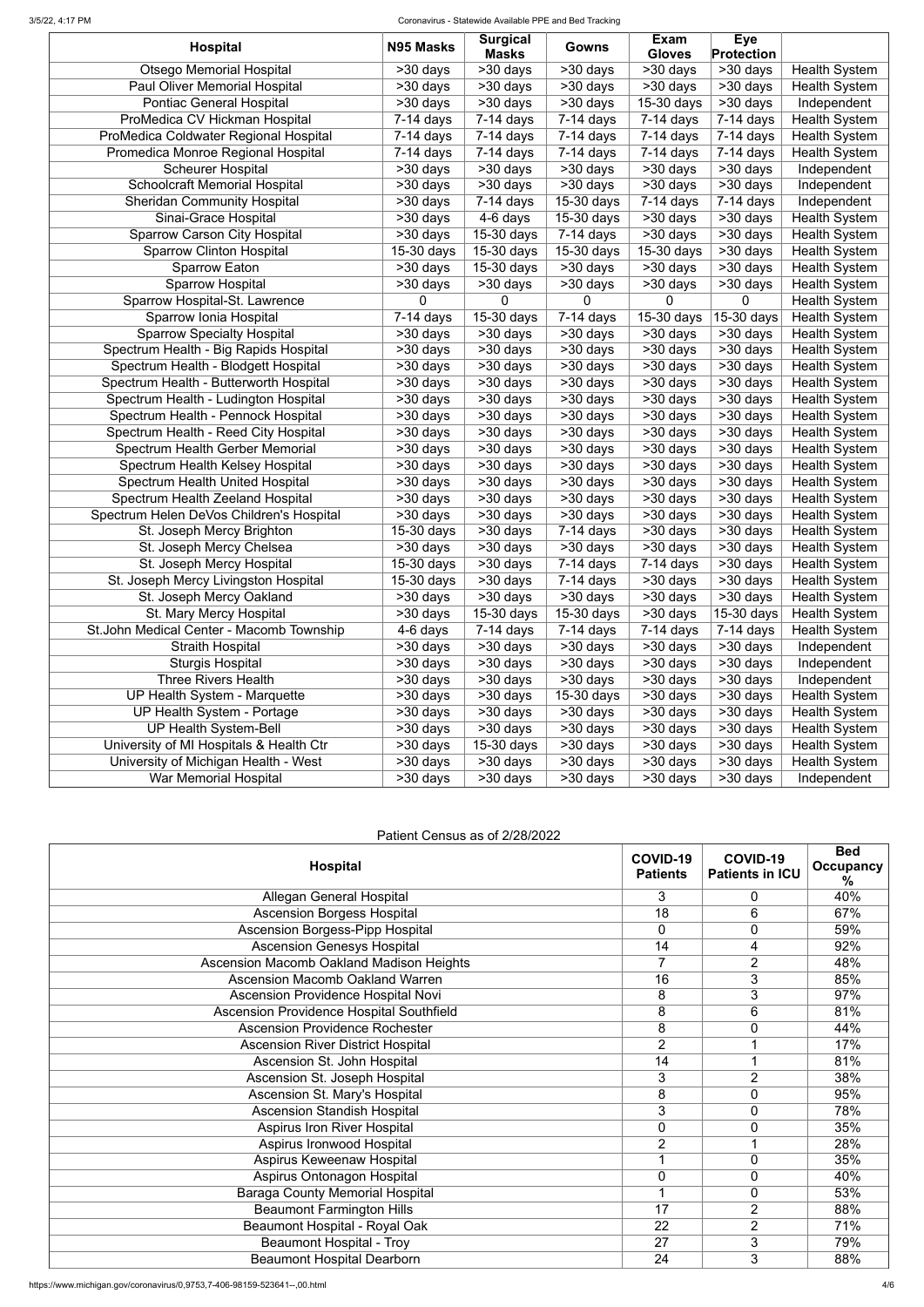| <b>Hospital</b>                          | COVID-19<br><b>Patients</b> | COVID-19<br><b>Patients in ICU</b> | <b>Bed</b><br><b>Occupancy</b><br>℅ |
|------------------------------------------|-----------------------------|------------------------------------|-------------------------------------|
| <b>Beaumont Hospital Grosse Pointe</b>   | 8                           | $\mathbf 0$                        | 57%                                 |
| <b>Beaumont Hospital Taylor</b>          | 5                           | $\overline{0}$                     | 62%                                 |
| <b>Beaumont Hospital Trenton</b>         | 12                          |                                    | 62%                                 |
| <b>Beaumont Hospital Wayne</b>           | 9                           | 1                                  | 86%                                 |
| <b>Borgess Lee Memorial Hospital</b>     | 3                           | $\mathbf 0$                        | 44%                                 |
| <b>Bronson Battle Creek</b>              | 17                          | 3                                  | 97%                                 |
| <b>Bronson LakeView Hospital</b>         | $\mathbf 0$                 | 0                                  | 31%                                 |
| <b>Bronson Methodist Hospital</b>        | 32                          | 1                                  | 84%                                 |
| <b>Bronson South Haven</b>               | $\pmb{0}$                   | $\mathbf 0$                        | 50%                                 |
| Children's Hospital of Michigan          | 4                           | $\mathbf 0$                        | 65%                                 |
| <b>Covenant Healthcare</b>               | 44                          | 8                                  | 98%                                 |
| <b>Deckerville Community Hospital</b>    | $\overline{0}$              | $\mathbf 0$                        | 7%                                  |
| Detroit Receiving Hosp & Univ Health Ctr | 17                          | 6                                  | 98%                                 |
| Dickinson Memorial Health Care System    | 1                           | 0                                  | 51%                                 |
| <b>Eaton Rapids Medical Center</b>       | $\mathbf{1}$                | $\mathbf 0$                        | 35%                                 |
| <b>Garden City Hospital</b>              | $\overline{2}$              | $\mathbf 0$                        | 62%                                 |
| <b>Harbor Beach Community Hospital</b>   | $\mathbf 0$                 | $\mathbf 0$                        | 30%                                 |
| Harper Univ/Hutzel Women's Hospitals     | 15                          | $\overline{7}$                     | 100%                                |
| Helen Newberry Joy Hospital              | $\mathbf 0$                 | $\mathbf 0$                        | 18%                                 |
| <b>Henry Ford Allegiance Health</b>      | 23                          | 9                                  | 77%                                 |
| <b>Henry Ford Hospital</b>               | 39                          | 19                                 | 83%                                 |
| <b>Henry Ford Macomb Hospital</b>        | 27                          | 1                                  | 80%                                 |
| Henry Ford West Bloomfield Hospital      | 12                          | 2                                  | 72%                                 |
| <b>Henry Ford Wyandotte Hospital</b>     | 18                          | $\overline{2}$                     | 80%                                 |
| <b>Hills and Dales General Hospital</b>  | 0                           | $\mathbf 0$                        | 40%                                 |
| <b>Hillsdale Hospital</b>                | $\overline{2}$              | 1                                  | 44%                                 |
| <b>Holland Community Hospital</b>        | $\overline{7}$              | 3                                  | 86%                                 |
| <b>Hurley Medical Center</b>             |                             | 3                                  | 98%                                 |
| <b>Huron Valley Sinai Hospital</b>       | 3                           | 0                                  | 39%                                 |
| Kalkaska Memorial Health Center          | $\mathbf 0$                 | $\mathbf 0$                        | 38%                                 |
| <b>Karmanos Cancer Center</b>            | 4                           | 0                                  | 83%                                 |
| Lake Huron Medical Center (was SJMPH)    | 5                           | 1                                  | 100%                                |
| Lakeland Hospital, Niles                 | $\mathbf 0$                 | $\mathbf 0$                        | 73%                                 |
| Lakeland Hospital, Watervliet            | $\mathbf 0$                 | $\mathbf 0$                        | 86%                                 |
| Lakeland Medical Center. - St. Joseph    | 36                          | 5                                  | 70%                                 |
| <b>Mackinac Straits Hospital</b>         | $\mathbf 1$                 | 0                                  | 36%                                 |
| Marlette Regional Hospital               | $\mathbf 0$                 | $\mathbf 0$                        | 12%                                 |
| <b>McKenzie Memorial Hospital</b>        | $\mathbf 0$                 | $\mathbf 0$                        | 13%                                 |
| McLaren - Macomb                         | 14                          | $\mathbf 0$                        | 90%                                 |
| <b>McLaren Bay Region</b>                | 15                          | 6                                  | 77%                                 |
| <b>McLaren Bay Special Care</b>          | $\mathbf 0$                 | $\mathbf 0$                        | 39%                                 |
| McLaren Caro Region                      | $\mathbf 0$                 | $\mathbf 0$                        | 12%                                 |
| McLaren Central Michigan Hospital        | $\overline{2}$              | 1                                  | 27%                                 |
| <b>McLaren Flint</b>                     | 18                          | 4                                  | 77%                                 |
| <b>McLaren Greater Lansing</b>           | 14                          | $\mathbf 0$                        | 99%                                 |
| <b>McLaren Lapeer Region</b>             | 5                           | $\mathbf 0$                        | 48%                                 |
| McLaren Northern Michigan - Petoskey     | $6\phantom{1}$              | 1                                  | 96%                                 |
| <b>McLaren Orthopedic Hospital</b>       | $\overline{0}$              | $\mathbf 0$                        | 56%                                 |
| <b>McLaren Port Huron Hospital</b>       | 14                          | 4                                  | 82%                                 |
| <b>McLaren Thumb Region</b>              | $\mathbf 0$                 | $\mathbf 0$                        | 32%                                 |
| <b>McLaren-Oakland Hospital</b>          | $\mathbf 1$                 | $\mathbf 0$                        | 65%                                 |
| <b>Memorial Healthcare</b>               | $\overline{2}$              | $\overline{0}$                     | 41%                                 |
| Mercy Health Lakeshore Campus            | $\overline{0}$              | $\mathbf 0$                        | 20%                                 |
| <b>Mercy Health Mercy Campus</b>         | 35                          | 9                                  | 76%                                 |
| Mercy Health St. Mary's Main Campus      | 15                          | $\overline{2}$                     | 66%                                 |
| MidMichigan Medical Center - Alpena      | 6                           | 0                                  | 77%                                 |
| MidMichigan Medical Center - Clare       | $\mathbf 0$                 | 0                                  | 43%                                 |
| MidMichigan Medical Center - Gladwin     |                             | 0                                  | 6%                                  |
| MidMichigan Medical Center - Gratiot     | 8                           |                                    | 64%                                 |
| MidMichigan Medical Center - Midland     | 14                          | $\mathbf 0$                        | 88%                                 |
| MidMichigan Medical Center - West Branch | 5                           | 0                                  | 79%                                 |
| <b>Munising Memorial Hospital</b>        | $\overline{0}$              | $\mathbf 0$                        | 45%                                 |
| Munson Healthcare Cadillac Hospital      | $\overline{2}$              |                                    | 51%                                 |
| Munson Healthcare Charlevoix Hospital    | $\overline{0}$              | $\mathbf 0$                        | 16%                                 |
| Munson Healthcare Grayling Hospital      |                             | 0                                  | 40%                                 |
| Munson Healthcare Manistee Hospital      | $\overline{2}$              | $\overline{0}$                     | 33%                                 |
| <b>Munson Medical Center</b>             | 36                          | 13                                 | 71%                                 |
| North Ottawa Community Hosp              | $\mathbf 0$                 | $\mathbf 0$                        | 31%                                 |
| Oaklawn Hospital                         | 5                           | 3                                  | 35%                                 |
| <b>OSF St. Francis Hospital</b>          | 4                           | $\overline{2}$                     | 69%                                 |
| <b>Otsego Memorial Hospital</b>          | $\mathbf 0$                 | $\mathbf 0$                        | 27%                                 |
| <b>Paul Oliver Memorial Hospital</b>     | $\mathbf 0$                 | 0                                  | 25%                                 |